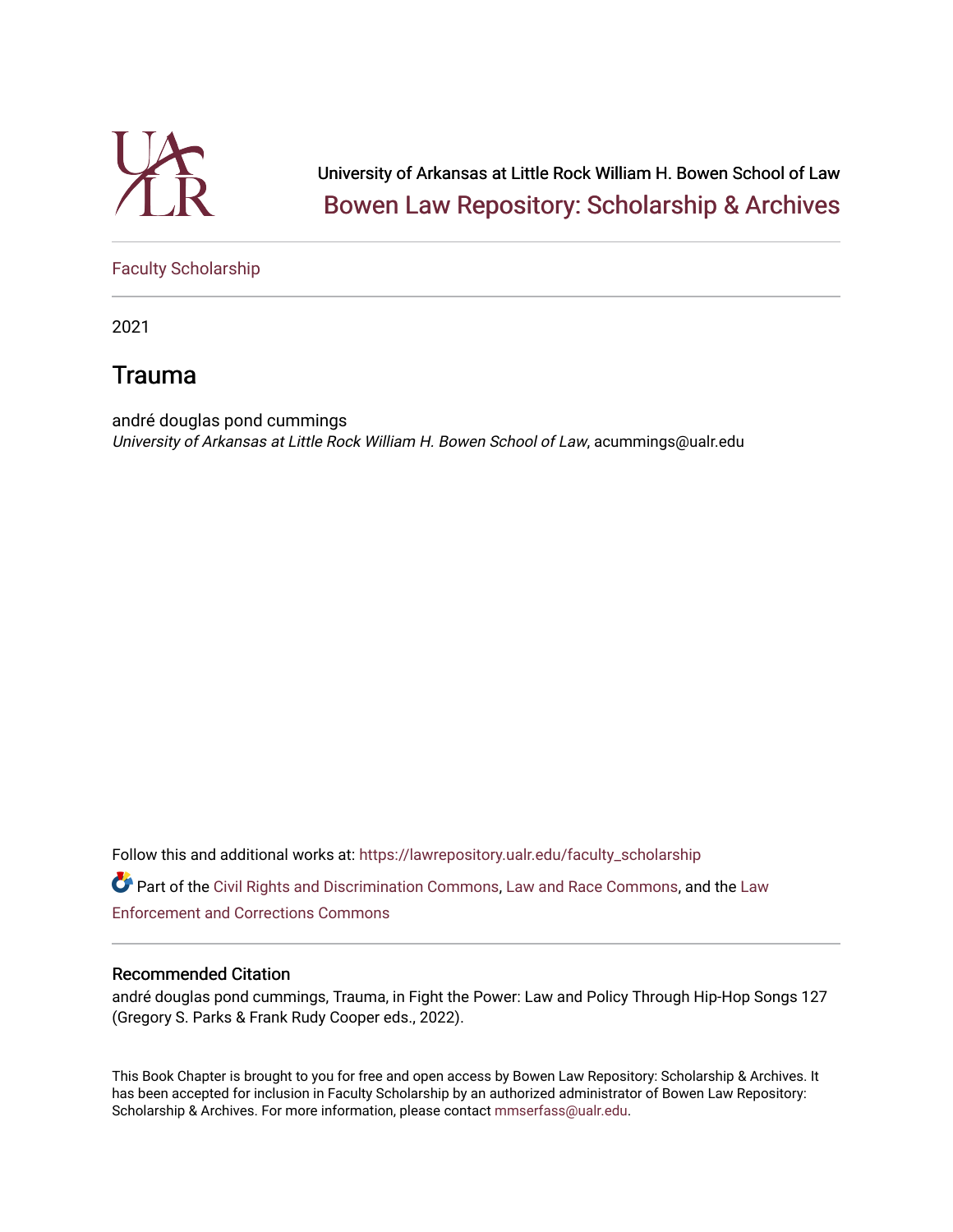# Part II

# **Imprisonment**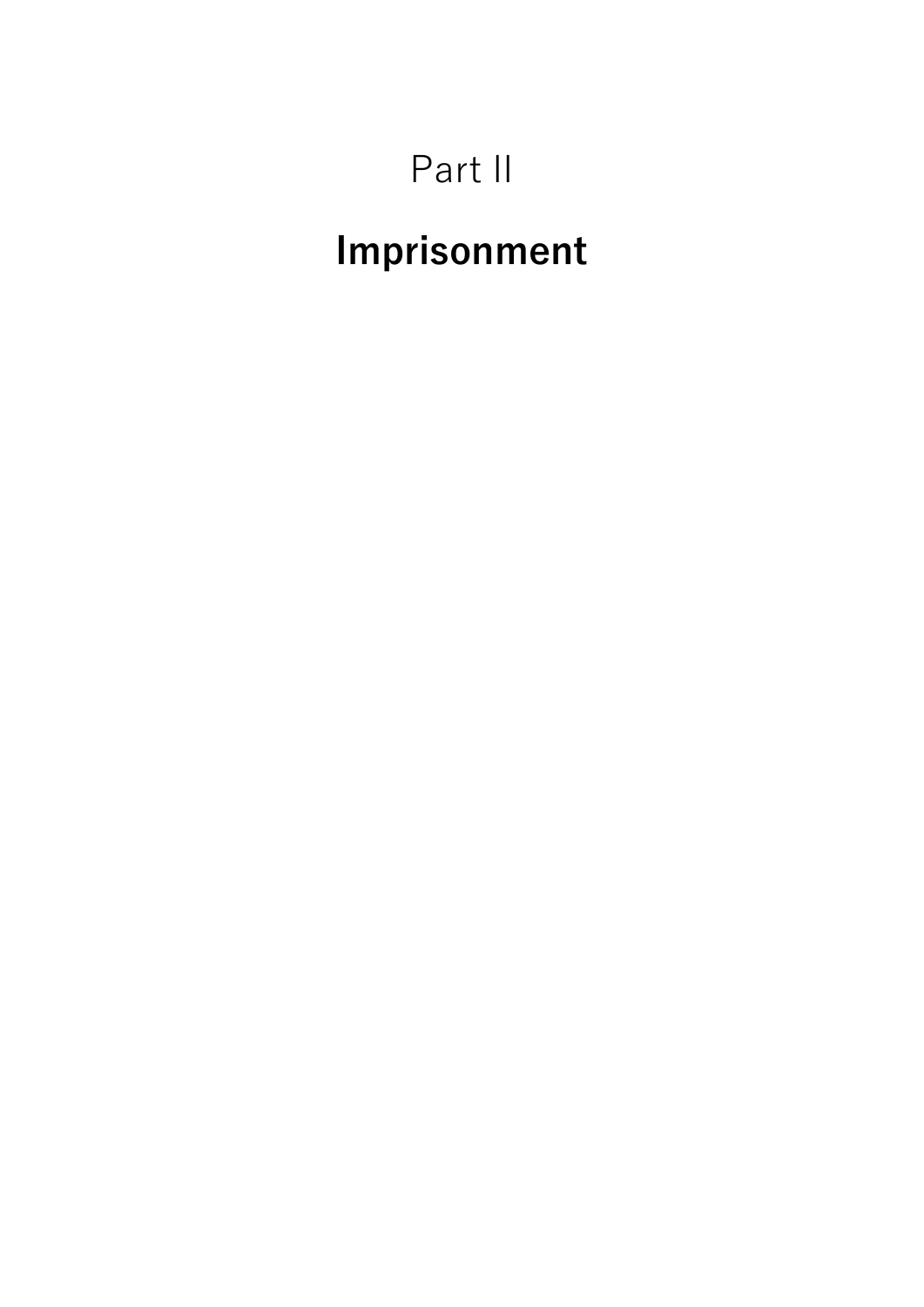## **Trauma**

#### andré douglas pond cummings<sup>1</sup>

## **Introduction**

Meek Mill's life and career have been punctuated by trauma. From childhood through his current adulthood, Mill has experienced excruciating trauma even as a well-known hip hop artist. In 2018's track of that name *Trauma*,<sup>2</sup> Mill describes in illuminating prose just how these traumatic experiences harmed and impacted him personally describing the very same harms that impact so many similarly situated young black people in the United States. Meek Mill, as a child, witnessed violent death and experienced poverty while as a young man he was arrested and incarcerated (wrongly).<sup>3</sup> Despite his star turn as a true hip hop icon, Meek Mill has suffered the kind of childhood trauma that emerging health care research indicates leads to debilitating outcomes in adults.

Powerful health studies conducted over the past two decades have uncovered the startling impact of Adverse Childhood Experiences (ACEs). ACEs are traumatic events that occur in childhood, ranging from abuse and neglect to other traumatic experiences derived from household and community dysfunction.<sup>4</sup> Today, ACEs are generally placed by health researchers into nine categories of childhood adversities ranging from sexual, physical, and emotional abuse to incarceration of a family member, living with someone who abuses alcohol or drugs, and poverty, community violence, and homelessness.<sup>5</sup> These identified traumas, although not fully understood or even

#### **6**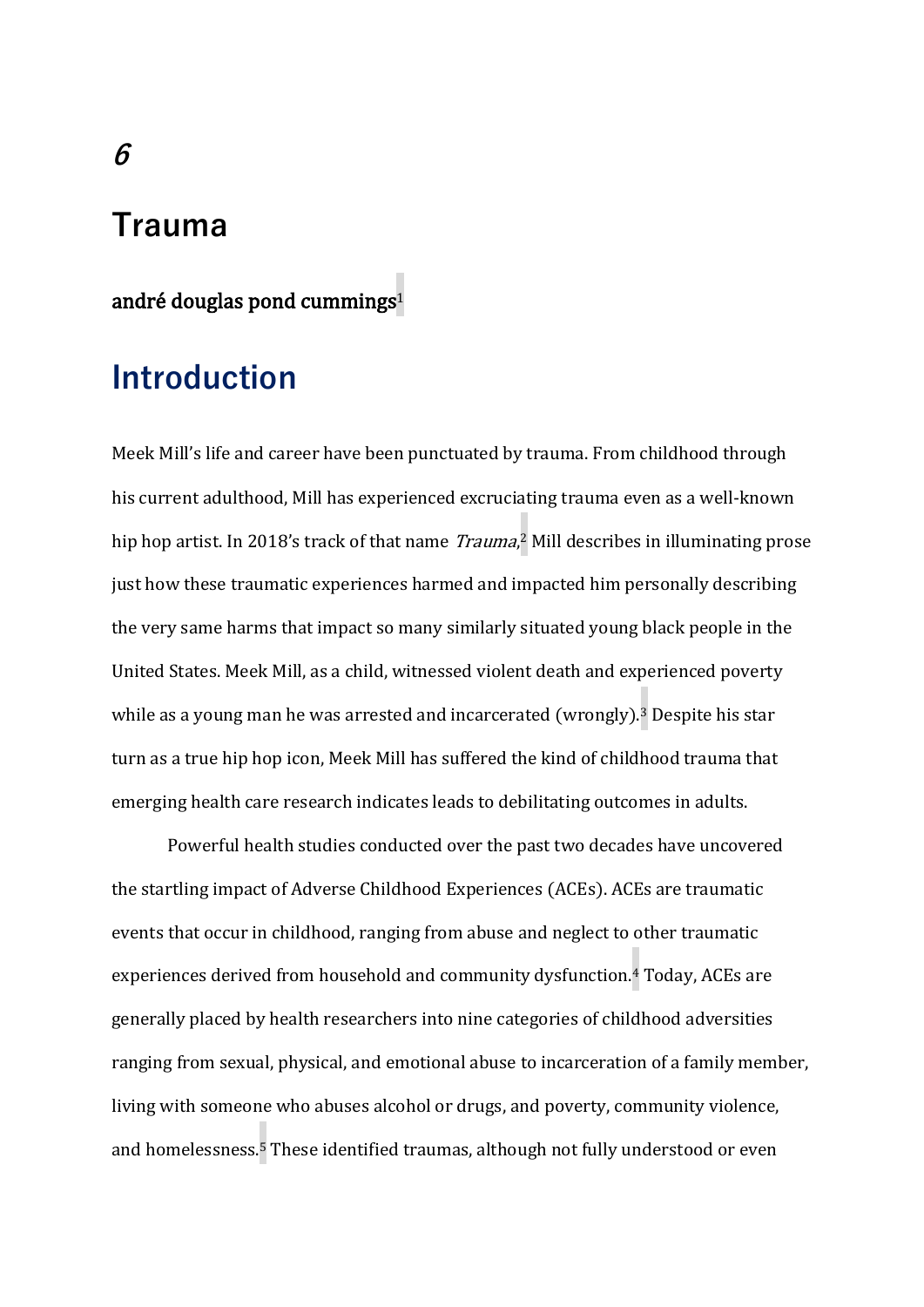grasped as late as the 1990s, were known to occur; however, the overall impact of childhood trauma on an individual's long-term health outcomes was only first measured in the now famous CDC-Kaiser Permanente ACE study.<sup>6</sup> The findings of this first ACE study shook the health care world, forever altering the understanding of the link between childhood trauma and adult health outcomes. These links would push researchers to look more deeply into the ultimate impact of traumatic childhood experiences on overall adult health. The study concluded that the more trauma a child experiences, the fewer years that child would live as an adult. Stated differently, CDC researchers determined that exposure to childhood trauma literally shortens an individual's lifespan; in fact, on average, a person with six or more ACEs died *twenty* years earlier than a person that had experienced no Adverse Childhood Experiences.<sup>7</sup>

Meek Mill, in his autobiographical Trauma, describes experiencing not just several instances of childhood trauma as identified by the CDC-Kaiser Permanente study, but when a teenager, he suffered cruel trauma at the hands of US police and a criminal justice system that wrongly imprisoned and unfairly positioned him in a revolving door between probation and prison.<sup>8</sup> This trauma suffered by Mill as a child and teenager statistically predicts a poorer life expectancy than those individuals that experienced no trauma or little trauma as a child and youth. Because of the anti-Black culture of policing in America, $9$  and because of the deep systemic racism that permeates the criminal justice system, simple exposure to US policing and its courts should qualify as an Adverse Childhood Experience for black and minority children – one that contributes to harmful adult outcomes, including a shortened life expectancy. Mill's personal childhood trauma as described in his Trauma carefully extrapolates the ways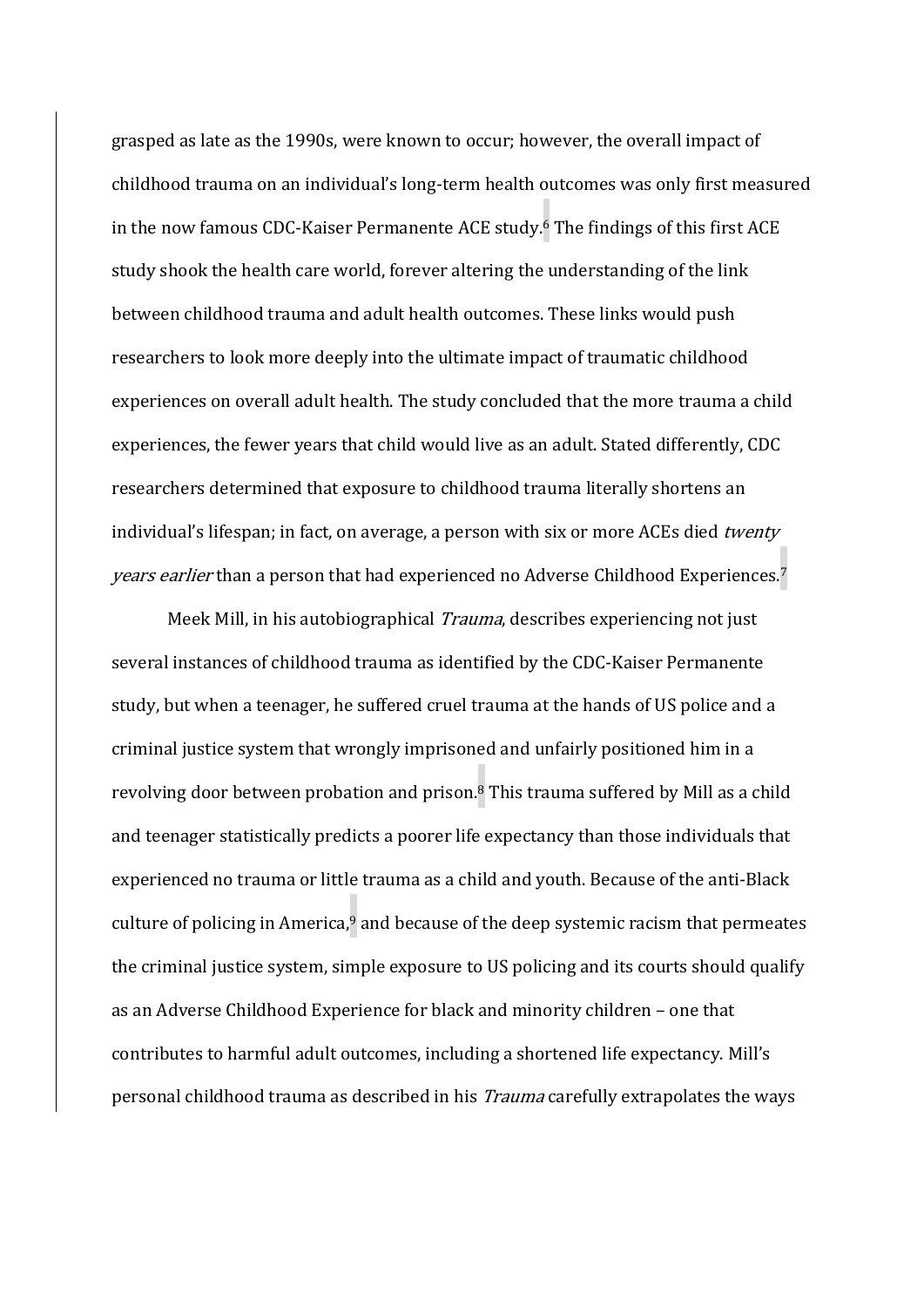that American policing and the criminal justice system literally traumatized and endangered his young Black life. As it does so many Black children.

This chapter will trace the evolution of health care research that ultimately identifies childhood trauma as one of the most significant indicators of adult quality of life, health outcomes, and life expectancy. Thereafter, the chapter will explore the childhood trauma described as experienced by Meek Mill in *Trauma*, and extrapolate that trauma onto the common experience of numberless Black American children and youth. Finally, the chapter will introduce a childhood trauma that is mostly ignored by health care research but is nearly exclusive and deeply traumatic to African American youth in the United States: that of simple exposure to American policing in the United States and its concomitant direct interaction with the criminal justice system.

## **Adverse Childhood Experiences**

The original ACE study was conducted in the mid-1990s by Dr. Robert Anda of the Centers for Disease Control and Prevention (CDC) and Dr. Vince Felitti of Kaiser Permanente.<sup>10</sup> For the study, these physicians surveyed nearly 17,500 adults in southern California requesting information on their history of exposure to trauma in childhood, indicators that the researchers styled "Adverse Childhood Experiences."<sup>11</sup> These traumas included "physical, emotional or sexual abuse; physical or emotional neglect; parental mental illness, substance dependence, incarceration; parental separation or divorce; or domestic violence."<sup>12</sup> Today, health researchers essentially quantify ACEs into nine categories of childhood traumas including: (1) sexual abuse, (2) physical abuse, (3) emotional abuse, (4) incarceration of a member of the household, including parental incarceration, (5) witnessing a mother who was treated violently, (6)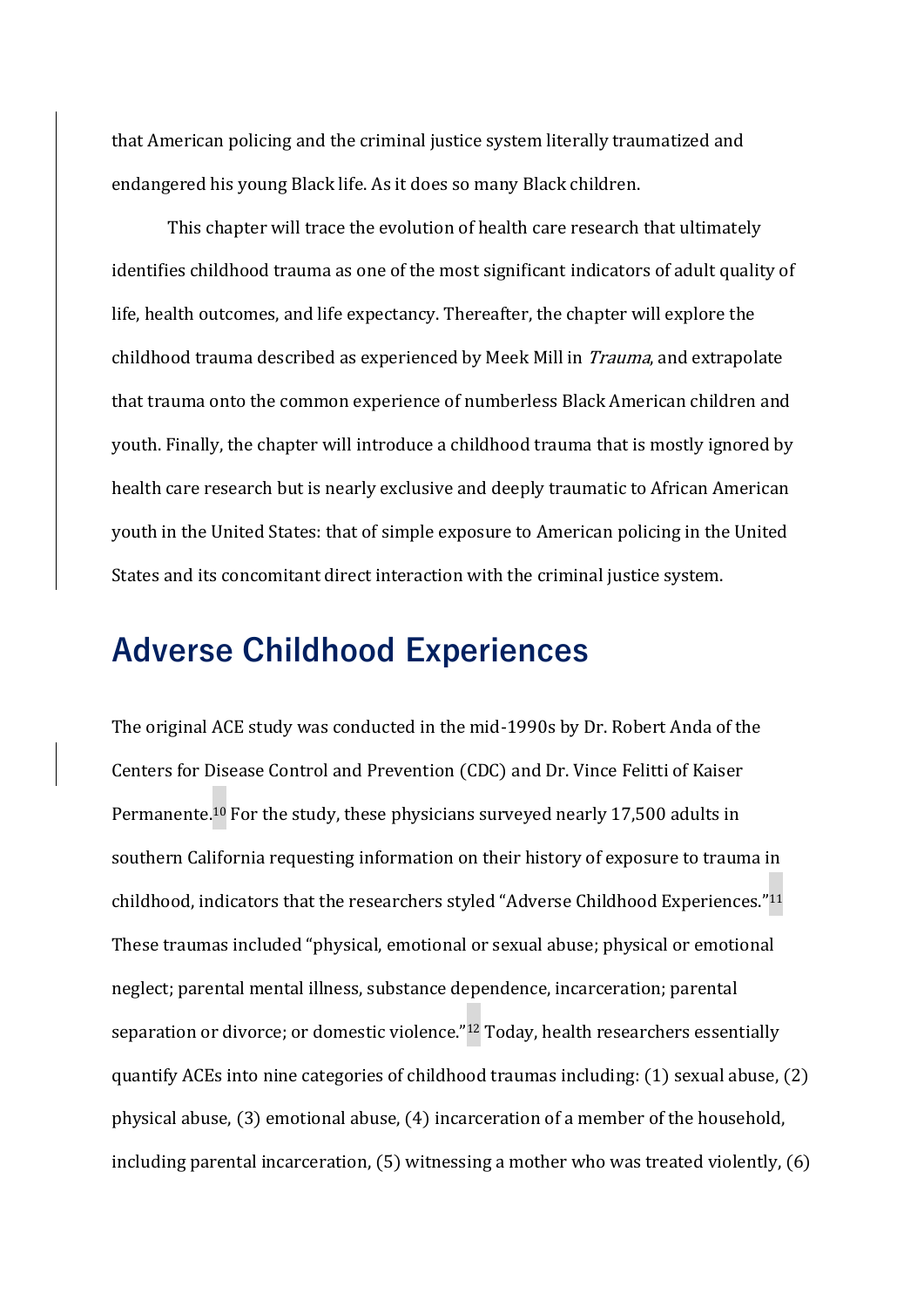experiencing parental divorce or separation, (7) living with someone who was mentally ill, (8) living with someone who abused alcohol or drugs, and (9) social disadvantage, defined as experiencing economic hardship/poverty, homelessness, community violence, discrimination, and/or historical trauma.<sup>13</sup> For every experienced trauma the respondents reported they endured as a child, one point was added to their ACE score. A respondent's total ACE score was then compared to that individual's health outcomes, and the findings of this original study were "groundbreaking," and heartbreaking.<sup>14</sup>

The CDC-Kaiser Permanente study found first that ACEs are stunningly common. More than 67 percent of respondents reported having at least one ACE, and 12.6 percent had four or more.<sup>15</sup> Second, the study found a strong dose-response relationship between ACEs and health outcomes.<sup>16</sup> A dose-response relationship is one in which increasing levels of exposure are correlated with either an increasing or decreasing risk of the outcome.<sup>17</sup> In the context of the ACE study, researchers uncovered overwhelming evidence that increased levels of exposure to trauma in childhood profoundly increased the risk of negative health outcomes later in life.<sup>18</sup> The researchers found that an individual with an ACE score of four or more – representing 12.6 percent of respondents – was two-and-a-half times more likely to contract obstructive pulmonary disease, two-and-a-half times more likely to contract hepatitis, four-and-a-half times more likely to suffer from depression, and twelve times more likely to commit suicide.<sup>19</sup> As mentioned above, researchers revealed that exposure to childhood trauma literally shortens an individual's lifespan.<sup>20</sup> These results were "striking" and classified ACEs as the newest critical public health crisis in the United States.<sup>21</sup> Since the original CDC-Kaiser Permanente study, many additional studies on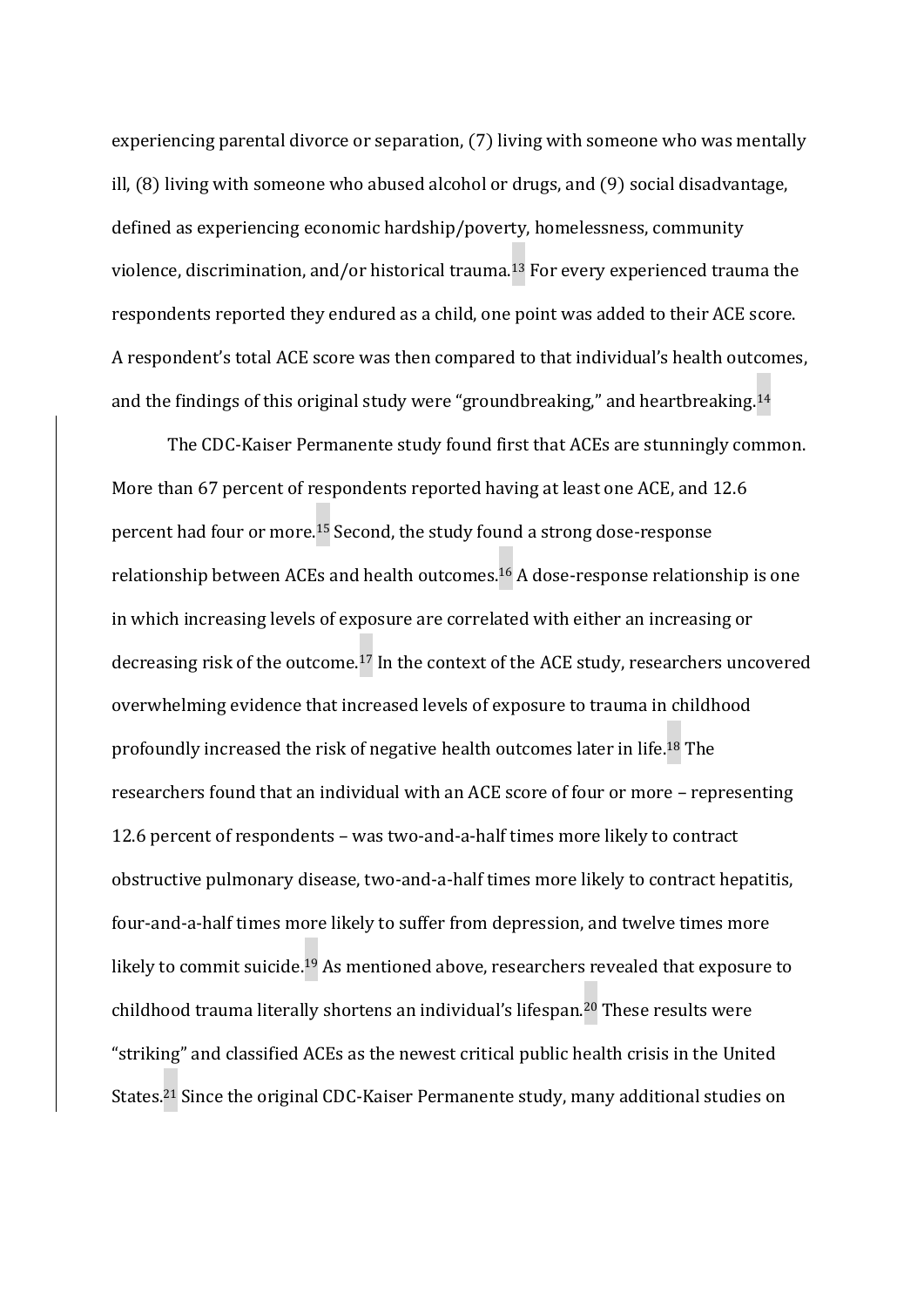ACEs have been conducted, each affirming and furthering the reach and impact of this crucially important breakthrough.

Trauma is inexplicably intertwined with poverty. No matter an individual's background, socioeconomic status, or geographic location, he or she will likely experience some form of childhood trauma;<sup>22</sup> however, it has been clearly shown that children who are raised in poverty are substantially more at risk to experience increased levels of trauma and adversity.<sup>23</sup> Sixty-one percent of Black non-Hispanic children reported having at least one ACE, the most of any demographic.<sup>24</sup> This disquieting data point is coupled with the fact that African Americans have the highest poverty rate in the US, 21 percent, compared to just 8 percent of non-Hispanic whites.<sup>25</sup> Social disadvantage is a defined category of ACEs that can most likely produce trauma and adversity such as economic hardship, physical or emotional neglect, and community violence.<sup>26</sup> The increased likelihood of traumatic experiences for socially and economically disadvantaged children can be attributed to the constant toxic and chronic stress that they face in these environments.<sup>27</sup> A small child surrounded by hunger, significant violence, and abject scarcity experiences constant feelings of heightened fear and terror.<sup>28</sup> Although family stress and dysfunction are not solely dictated by income, "these problems are more pervasive and severe among poor families and children."<sup>29</sup> Children growing up in impoverished communities may witness or take part in violent crimes, lose friends or family members to violence or incarceration, or become victims of crime or abuse themselves, including crime and abuse at the hands of law enforcement officers.<sup>30</sup> Each time a child experiences such trauma, her or his ACE score increases, and the heightened danger for negative health outcomes, risky behaviors, and shorter life expectancy becomes even greater.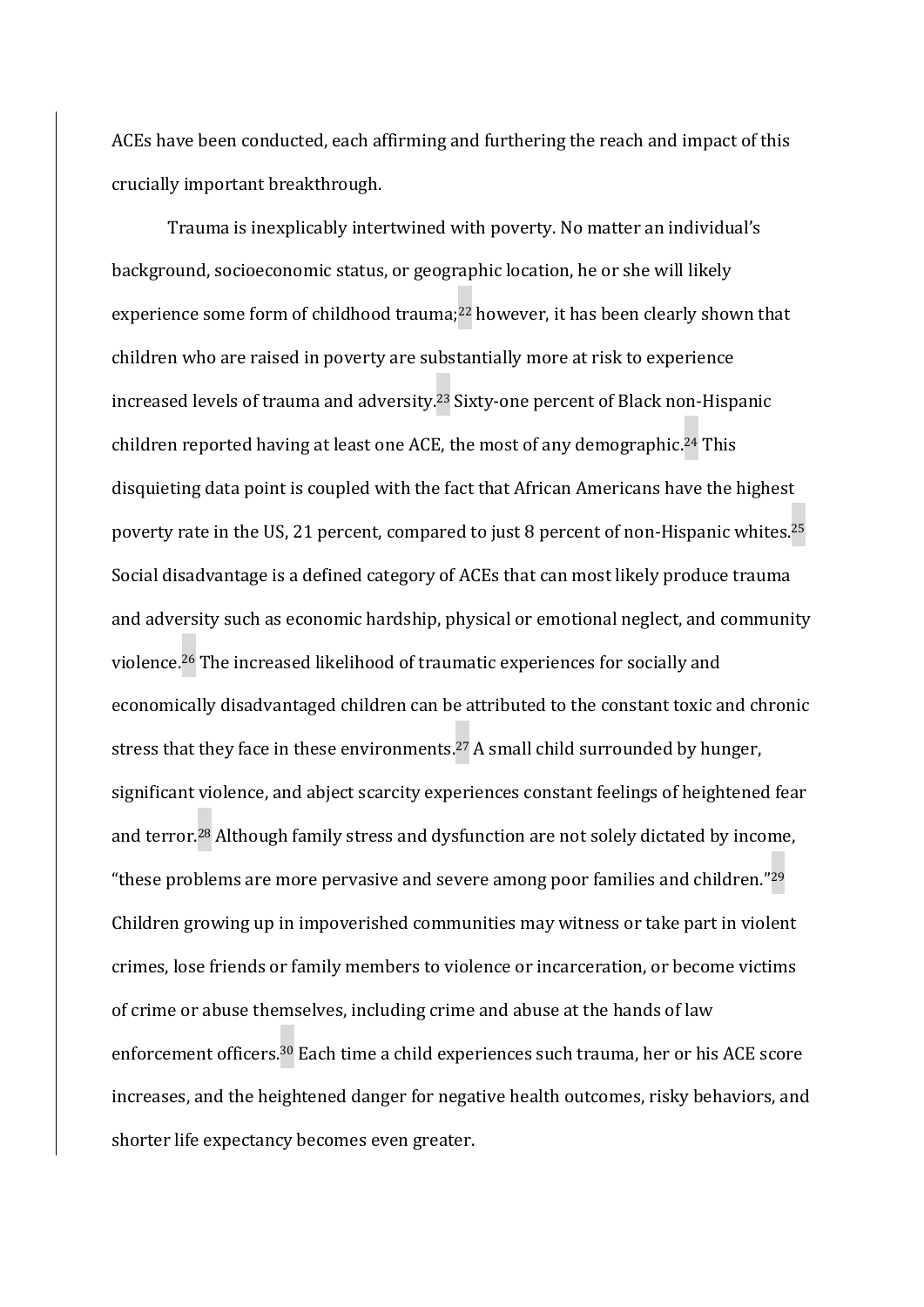Perhaps unwittingly, but just as surely, hip hop artists have been describing the impact of Adverse Childhood Experiences on their lives and throughout their communities from the genre's inception. At core, hip-hop was centrally created out of poverty, trauma, and adversity. In the South Bronx in the 1970s, reeling from white flight in the 1950s and 1960s and the higher crime and rising poverty rates that accompanied the continuing urban decay of that decade, urban youth used the limited resources available to them to create a new cultural expression of music, dance, visual art, and fashion.<sup>31</sup> Without financial means to purchase expensive instruments or sound equipment, the first hip-hop DJs used what was available to them: old turntables and R&B, soul, and funk records.<sup>32</sup> Young New Yorkers flocked to public parks and street corners to create, listen, and dance as a means of escaping the adversity and harsh reality of their lives in the surrounding impoverished communities.<sup>33</sup> The DJs, with a goal to "move the crowd," would spin a record and isolate a beat-heavy percussion hook.<sup>34</sup> As the beat played on, looping over and over, the DJ, or another MC, would deliver rhymes over the music.<sup>35</sup> It was this musical innovation, necessitated by struggle, and the developing themes of the lyrics and rhymes that told the stories of that struggle, that would take hip-hop from the streets of the South Bronx to an international juggernaut.

As hip-hop progressed into the 1980s and 1990s, artists began using the genre as a vehicle to more explicitly relate the reality and trauma experienced in their daily lives.<sup>36</sup> Previously taboo subjects like the government's failing war on drugs, mass incarceration, police brutality, thug life, and the struggle of communities of color became readily accessible to hip-hop's listeners, a "CNN for black people" as Public Enemy's Chuck D famously ascribed.<sup>37</sup> As hip hop exploded in popularity, it became a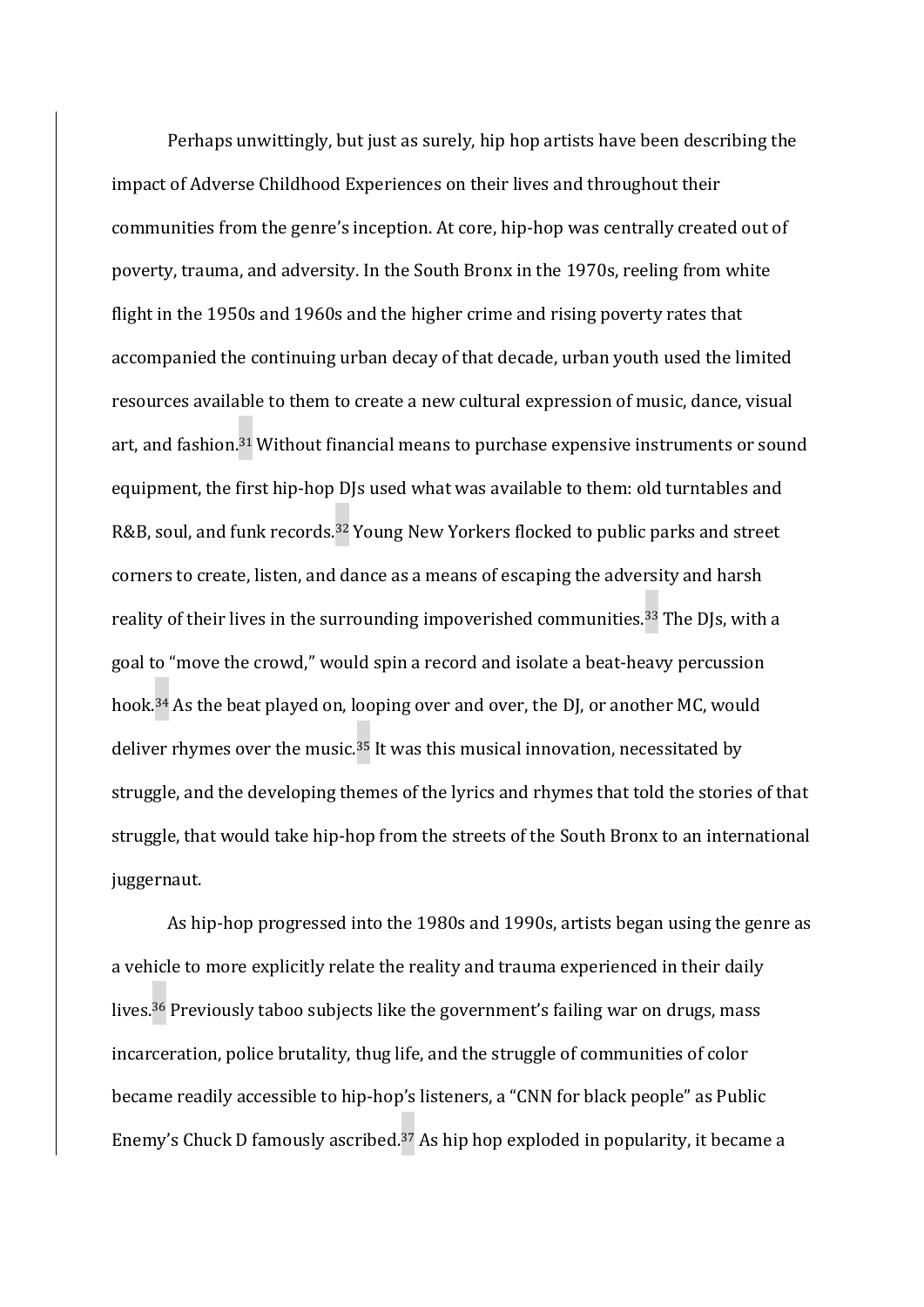leading voice in spreading exposure to what we now know to be ACEs. These experienced traumas, shaped throughout the artists' rough childhoods in dangerous and poor communities that were largely forgotten and ignored by lawmakers and law enforcers, formed the very anthems played worldwide, propelling the artists to be the voices of the traumas many of them left behind, but where many just like them remained exposed. Consistent in each of these environments, as detailed by the hip hop artists' descriptions of their trauma, was not just childhood adversity and poverty, but the police brutality and trauma that was visited upon each of them by ruthless law enforcement officers across the nation and the criminal justice system's voracious appetite for capturing and incarcerating young Black men and women.<sup>38</sup>

#### **Meek Mill's Trauma**

Meek Mill, born Robert Rihmeek Williams, while growing up in Philadelphia was five years old when he lost his father to violence, a tragedy that rendered his family penniless and forced the rapper to sell drugs to survive.<sup>39</sup> Meek Mill's 2018 album, Championships, debuted at the top spot on the *Billboard 200* and placed fifteen songs in the *Billboard Hot 100*,<sup>40</sup> was unmistakably his most political to date and was unapologetically autobiographical. Within, Mill unashamedly describes the childhood trauma he experienced coming up in Philadelphia. Further, Mill exposed the trauma inflicted upon him as a young man by law enforcement and the nation's criminal justice system. Mill's most explicit description of police, criminal justice system, and prison trauma to date came in his electric track *Trauma*.<sup>41</sup> An article written about the track and the accompanying cinematic music video asserted that the rapper was "recalling the dark experience" of "events that were deeply distressing to [him]" in his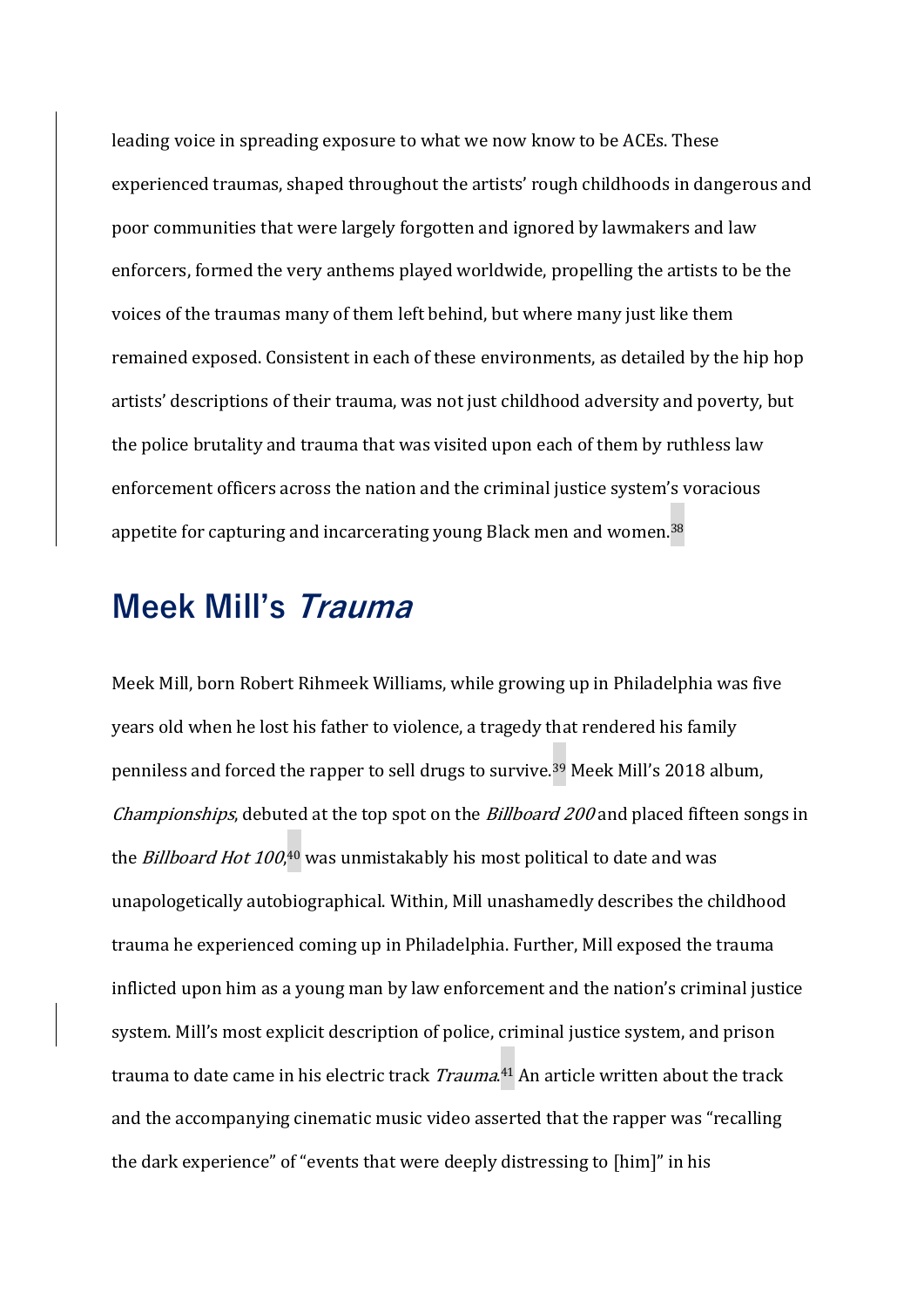childhood.<sup>42</sup> From his chorus, Mill identifies several ACEs that he suffered while just a child:

## When them drugs got a hold of your mama; And the judge got a hold on your father; Go to school, bullet holes in the locker. 43

While drug abuse among African Americans is substantially similar to rates across all races in the United States,<sup>44</sup> in describing his mother as struggling with drug addiction, "When them drugs got a hold of your mama," Mill identifies the ACE of "living with someone who abused alcohol or drugs." This ACE alone, as is universally acknowledged, is not just traumatic for the individual suffering with addiction, but for those family members that live with the addict, particularly a child. Mill, just like so many children similarly situated, because of addiction around him, suffers a particularized kind of childhood trauma. Further, in detailing his father as caught up in the system, "And the judge got a hold on your father," Mill recognizes the ACE of "incarceration of a member of the household, including parental incarceration." For years, research has made clear that the criminal justice system disproportionately imprisons black men and women, with devastating consequences for their families.<sup>45</sup> Not only did Mill as a child experience the incarceration of his father, a devastating trauma, but he also lived through the death of his father by gun violence. For Mill, and so many children similarly situated, the research indicates that children of incarcerated parents face crushing challenges.<sup>46</sup> And in explaining the environment in which he attended grade and middle school, Mill raps "Go to school, bullet holes in the locker," focusing on the ACE of "social disadvantage, defined as experiencing economic hardship/poverty, homelessness, community violence, discrimination, and/or historical trauma." Specifically, Mill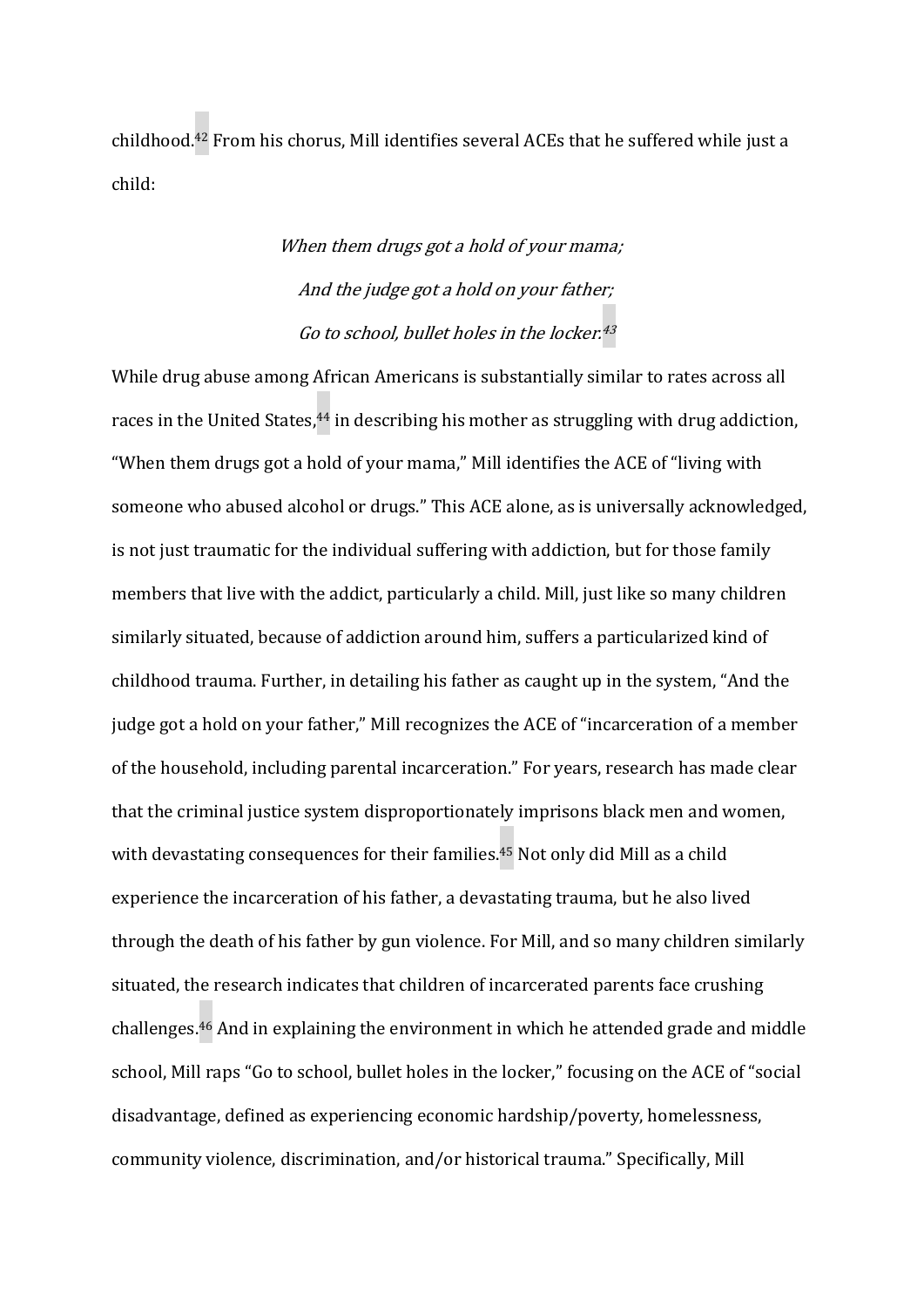describes attending a public school in Philadelphia where the school and surrounding community is so violent, that the school lockers have bullet holes in them. Social disadvantage as an ACE was prevalent in Mill's childhood with numerous examples of poverty, community violence, and discrimination.

In just three lines of Mill's Trauma chorus, he identifies three grim ACEs that were ever present throughout his childhood. Health care researchers would thus assign three points to Mill's ACE history based on the self-identified drug abuse in the household, an incarcerated parent and a violent community. Recall that the CDC has found that any child that experiences six or more ACEs can expect a life expectancy that is twenty years less than an individual that has suffered zero ACEs. Critical to this analysis is the truth that Mill is not alone, not even close, in experiencing these specific traumas as a child. Many young minority children are raised in violent communities with incarcerated parents, tagging them from infancy with ACEs that have been determined to lead to harsh adult health outcomes.

Mill continues in *Trauma* describing additional childhood traumas he experienced as a young boy:

> I was on the corner with the reefa,<sup>47</sup> And they got us warring for our freedom; See my brother's blood on the pavement; How you wake up in the mornin' feelin' evil?; Uhh . . . Trauma. 48

In describing "See my brother's blood on the pavement," Mill identifies the childhood trauma of witnessing a sibling or close friend's blood literally running onto the pavement after a violent encounter. This occurrence once again depicts the ACE of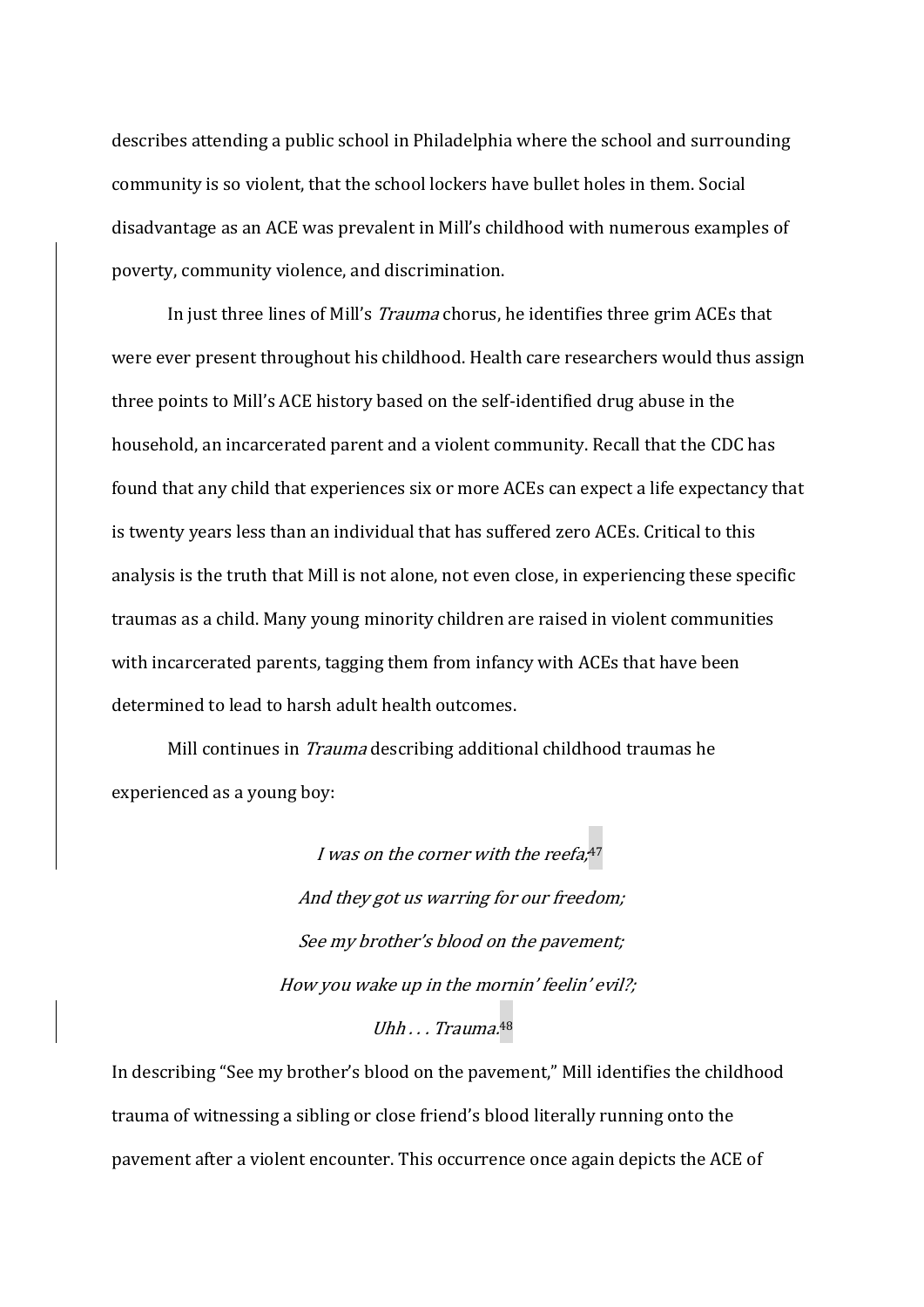"social disadvantage, defined as experiencing … community violence … and … historical trauma." Mill later in the verse knowingly names these harrowing occurrences as "trauma." For Mill, and so many minority children in the United States, the often excruciating experience of growing up in urban city centers where employment is scarce and incarceration is probable, daily trauma is shamefully normal rather than abnormal. The traumas of poverty, food insecurity, housing insecurity, violence, and desperation are common and literally attach poor adult health outcomes onto young children through no fault of their own.

Mill continues:

#### My mama used to pray that she'd see me in Yale; It's fucked up she gotta see me in jail,<sup>49</sup>

#### On the visit with Lil Papi, it hurt even though I seemed to be well.<sup>50</sup>

Here, Mill describes two additional traumas when he raps "My mama used to pray that she'd see me in Yale; It's fucked up she gotta see me in jail," as it relates first to the ACE of "social disadvantage, defined as experiencing economic hardship/poverty … discrimination, and/or historical trauma." Mill's mother, a single Black woman in Philadelphia, living in poverty after the death of Mill's father, was left to praying that her son would attend college, even Yale University when in actuality, she would end up visiting her son in jail, rather than at university. This particular childhood trauma for Mill is evidenced by his being profiled as a teenager by Philadelphia police and wrongfully arrested, beaten, charged, and prosecuted for allegedly pointing a gun at law enforcement officers.<sup>51</sup> The prayers of Mill's mother did not come to fruition not because Mill did not have the potential to attend Yale/college, but because economic hardship and poverty drove Mill into the illicit drug trade leading to his imprisonment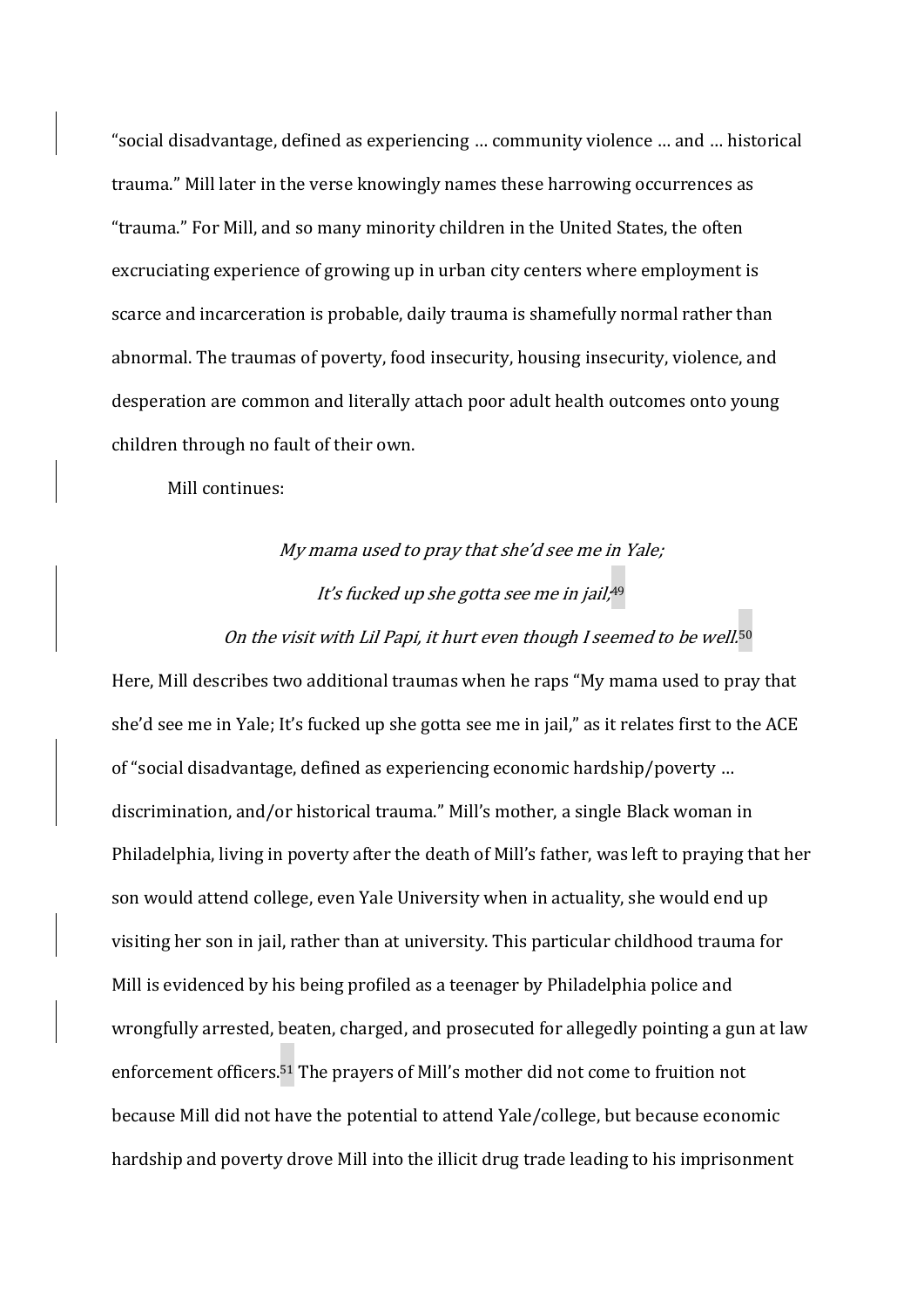for trumped up, discriminatory charges by the Philadelphia police.<sup>52</sup> Second, in a generational travesty, Mill next relates the childhood trauma of "incarceration of a member of the household, including parental incarceration," when he recites "On the visit with Lil Papi, it hurt even though I seemed to be well." Just as Mill himself suffered the ACE of a parent being incarcerated, as discussed above through his father's jailing, Mill's son Papi is experiencing the exact same trauma as he visits his father Meek Mill in prison. Mill describes the hurt that it causes him as the father of Papi when his son visits and takes calls from him in prison and forecasts the ACE that Papi experiences as Mill's young son witnesses his father locked up. Mill, despite his desire to parent his son with love and protection,<sup>53</sup> still inflicts an ACE upon Papi by nature of the fact that Mill has been imprisoned, even if wrongfully.

At this point in Trauma, Mill has identified four or five ACEs that he experienced as a child in Philadelphia. Research identifies the dangerous adult health outcomes that accompany the accumulation of childhood ACEs. However, these are not the only traumas described by Mill in *Trauma*. The saga of Meek Mill's arrest as a teenager, his subsequent incarceration, and his probation and parole debacle all indicate strongly that Mill suffered extreme social disadvantage including discrimination and historical trauma, perpetrated upon him by US policing and its criminal justice system.

Mill begins describing the trauma of policing in an all too familiar encounter that occurs between police in the United States and Black males when he states:

#### Ain't no PTSD's, them drugs keep it at ease;

They shot that boy twenty times when they coulda told him just freeze; Coulda put him in a cop car, but they let him just bleed; "The ambulance, it comin' baby, just breathe." 54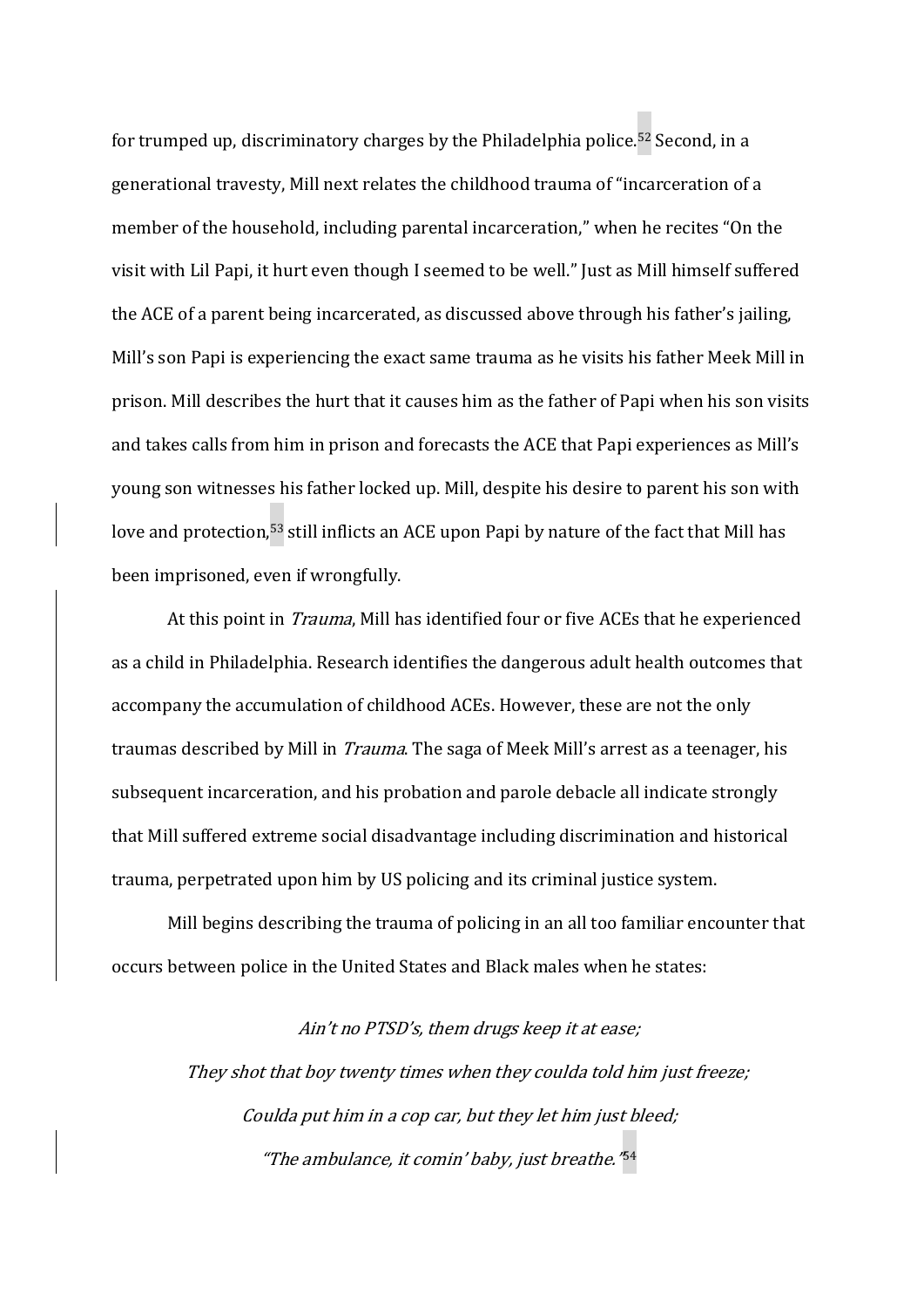Mill makes a clear reference here to the police killing of Stephon Clark in Sacramento, California in 2018 where the police shot at the unarmed Clark twenty times when Clark was simply holding a cell phone in the backyard of his grandparent's home.<sup>55</sup> Rather than attend to Clark after shooting at him twenty times, hitting him at least seven times just a mere four seconds after entering the backyard, the officer's first check on each other's safety, then wait five minutes before seeking to render aid to the dead Clark, "Coulda put him in a cop car, but they let him just bleed."<sup>56</sup> Mill is also throwing a veiled reference to the police practice of leaving bleeding or dead Black Americans lying in the street before rendering assistance, likely as a community warning regarding police power, as evidenced in the Michael Brown slaying where he laid dead in the streets of Ferguson, MO for four hours after he was killed.<sup>57</sup> Ferguson Committeewoman Patricia Bynes stated in connection to the police leaving Michael Brown's body bleeding in the street for four hours: "It was very disrespectful to the community and the people who live there. It also sent the message from law enforcement that 'we can do this to you any day, any time, in broad daylight, and there's nothing you can do about it.'" The community trauma perpetuated by "[c]oulda put him in a cop car, but they let him just bleed" is difficult to quantify.

Meek Mill's decrying police misconduct and brutality is not hypothetical. Mill knows intimately of what he speaks. Mill's saga with the US criminal justice system began with his initial arrest in 2008. Narcotics Field Unit supervising officer Reggie Graham, since disgraced, discharged, and blacklisted from testifying by the Philadelphia District Attorney for a history of dishonesty and corruption, was the sole witness in the case that led to Mill's original sentence and imprisonment.<sup>58</sup> As sole witness, now disgraced officer Graham claimed that he personally witnessed Meek Mill leave his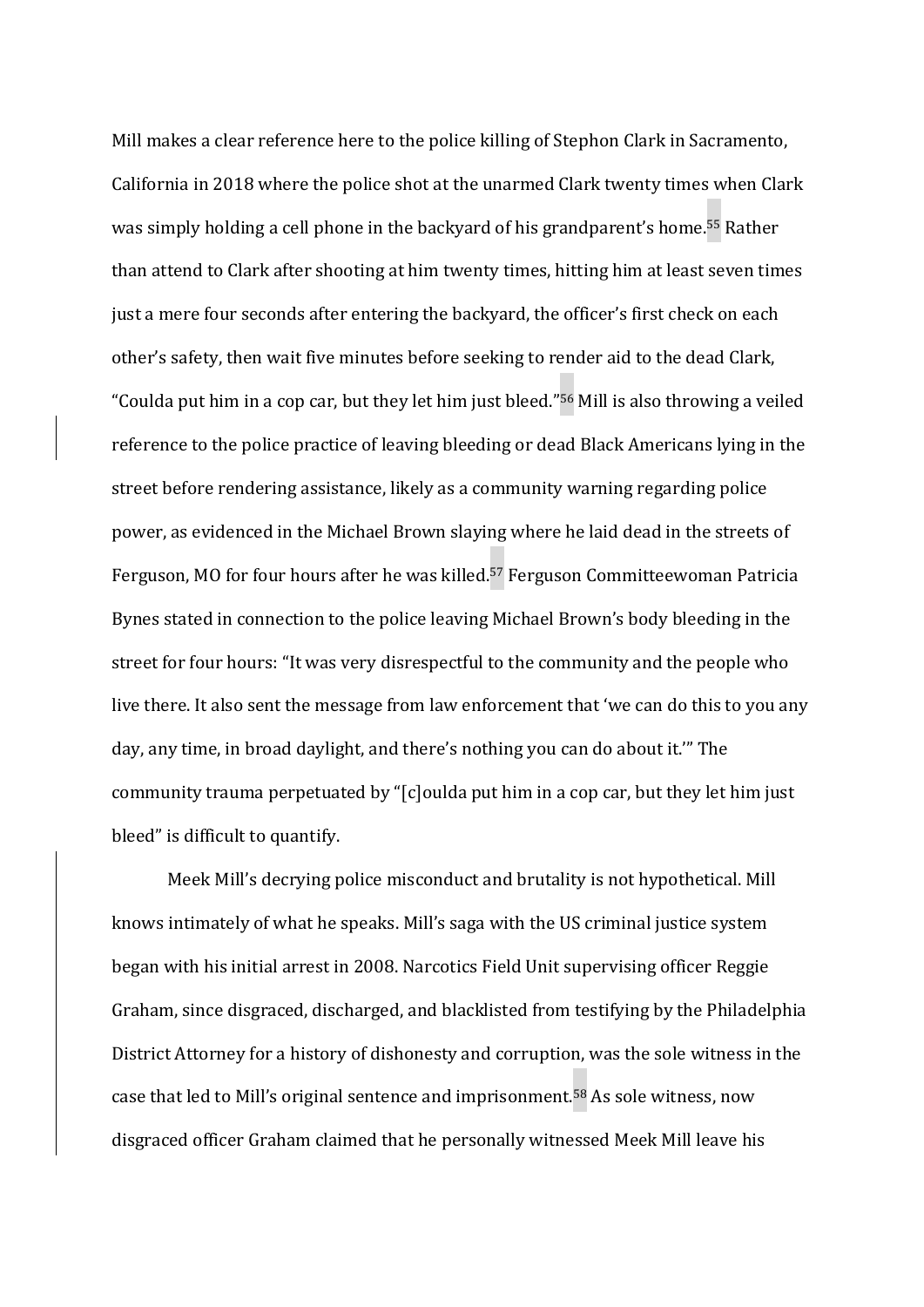house, sell crack cocaine, and return to his house. Based on this claim, an arrest warrant was issued for the home where Mill lived in 2008 and when the Narcotics Field Unit (NFU) showed up to exercise the warrant, Mill ended up beaten badly and was charged with pointing a gun at Graham and his fellow officers.<sup>59</sup> At the time of Mill's initial trial, Graham was the only witness testifying for the prosecution and despite Mill having a rock solid alibi (which was not explored by his public defender), nineteen-year-old Meek Mill was locked up on Graham's word alone.<sup>60</sup> The truth is that all testimony provided by Officer Graham has been shown to be false.

Graham's NFU has since Mill's case been found so corrupt – its officers would lie to get probable cause, get a warrant, knock down the door of a drug supplier and steal the drugs and cash on scene – that it was disbanded and thousands of cases have been thrown out.<sup>61</sup> Mill was in court all day supporting a cousin on the exact date that Graham claims he witnessed Mill selling crack cocaine (which Mill adamantly denies ever selling or using).<sup>62</sup> Dozens of witnesses confirm Mill's presence in the courtroom on the date he was alleged to have sold drugs. According to a former NFU officer on the scene the night of Mill's beating and arrest, Mill never raised a weapon toward the officers, rather removed the firearm from his waistband and laid it on the ground before placing his hands in the air.<sup>63</sup> While Mill's probation, parole, and revolving door between probation and prison has received significant attention, $64$  the truth is that Mill was unconstitutionally arrested and imprisoned, due to police misconduct and law enforcement brutality.<sup>65</sup> He should never have spent a day behind bars.

If Meek Mill is critical of US policing in Trauma, he is withering in his critique of the criminal justice system, specifically, the sitting judge that oversaw his trial,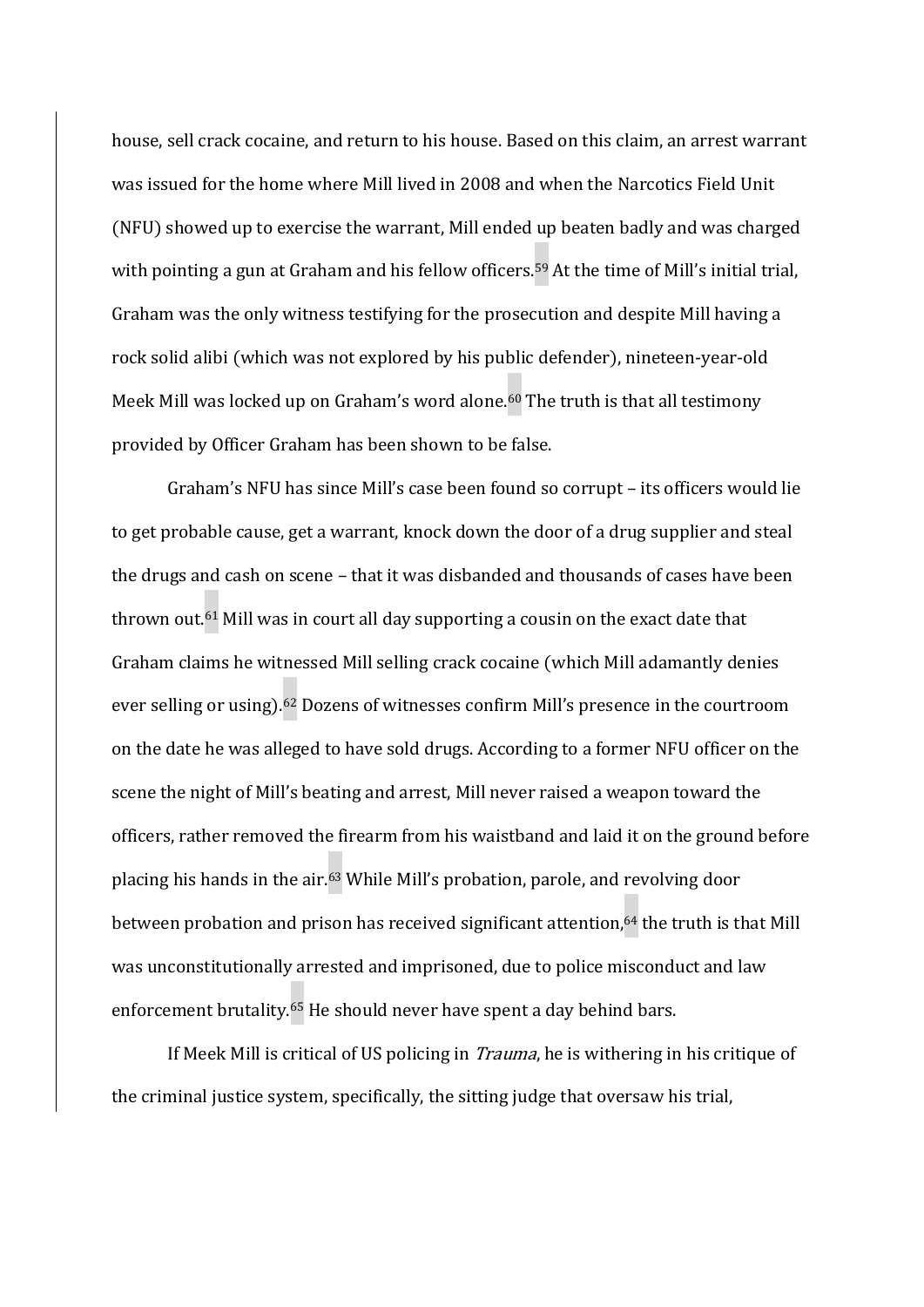sentencing and subsequent probation, African American Judge Genece Brinkley. Mill raps:

## And even worse, my judge black, don't wanna see me do well; It's either that or black people for sale; Gave me two to four years like, "Fuck your life, meet me in hell" And let it burn like Lucifer, you look even stupider …; Is it self-hate that made you send me upstate? …

Here, Mill identifies Judge Genece Brinkley as "black" and wonders aloud why her treatment of him was so harsh and dispiriting, "[g]ave me two to four years like, 'Fuck your life, meet me in hell.'" Throughout Mill's more than ten-year battle with Judge Brinkley and the false police charges that found him imprisoned and sentenced to multiple years of probation, Brinkley routinely chastised Mill and sentenced him to the harshest possible punishments for very minor probation violations, even remanding him back into prison.<sup>66</sup> When Mill speculates "Is it self-hate that made you send me upstate?" he questions Brinkley's motivations in her very questionable behavior while dealing with Mill, including recommending that he hire a music manager that she was close to and requesting, according to Mill and former girlfriend Nicki Minaj, that he record a tribute song in Brinkley's honor.<sup>67</sup> Further, when Mill raps "It's either that or black people for sale," he makes a clear reference to the absurdity and immorality of the private for-profit prison industry where the clear perverse incentives of profiting off of incarceration has resulted in white male judges (in Philadelphia of all places) accepting millions of dollars in bribes to lock up Black and Brown children in private for-profit juvenile detention facilities.<sup>68</sup>

Mill continues: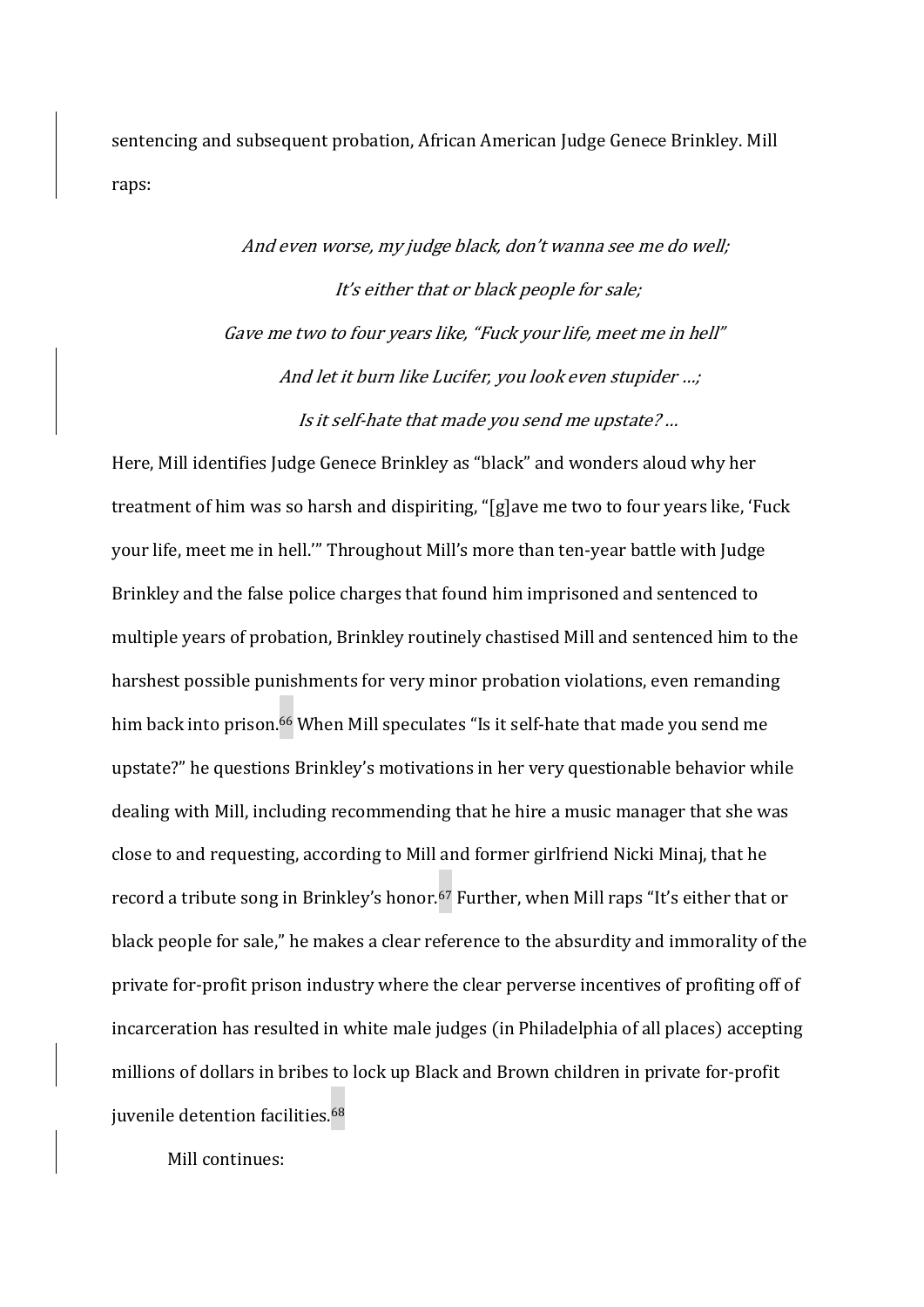#### But they don't kill you now, they just take you out of your deal; Kill your account, look where money get spilled …

While on probation, Judge Brinkley and his probation officer made it so difficult for Mill to travel to concerts and appearances, that Mill's manager estimates that Brinkley cost Mill more than \$30 million dollars in album sales (through promotional tours), concerts, and appearances.<sup>69</sup> Mill astutely recognizes that Brinkley and the system can't just kill or lynch him as had been historically employed against Black defendants, but that she had the power to staunch his ability to make a lucrative living and at times actively worked to harm his money making potential. "But they don't kill you now, they just take you out of your deal; Kill your account, look where money get spilled," directly references the many times that Brinkley and Mill's probation officer refused to allow him to travel out of Philadelphia to appear at concerts or tour or placed him on house arrest for very minor probation violations (one of which was riding a street bike in New York City), curtailing his ability to earn, put food on his table and provide for his family. Once again, the system worked against Mill in not just traumatizing him personally, but now putting additional childhood traumas onto his children and loved ones (seeing their father, son, brother incarcerated; stemming the flow of profits that could have been earned and set aside for his children's future).

Finally, Mill puts Judge Brinkley and the entire criminal justice system on notice that he will not be broken by the outrageous discrimination perpetrated upon him, as he was falsely arrested and wrongly imprisoned, "How many times you send me to jail to know that I won't fail; Invisible shackles on the king, 'cause shit, I'm on bail." Near the song's end, Mill once again honestly and unashamedly talks about the trauma that going to prison inflicts upon a person. "When they label you a felon, it' like they telling you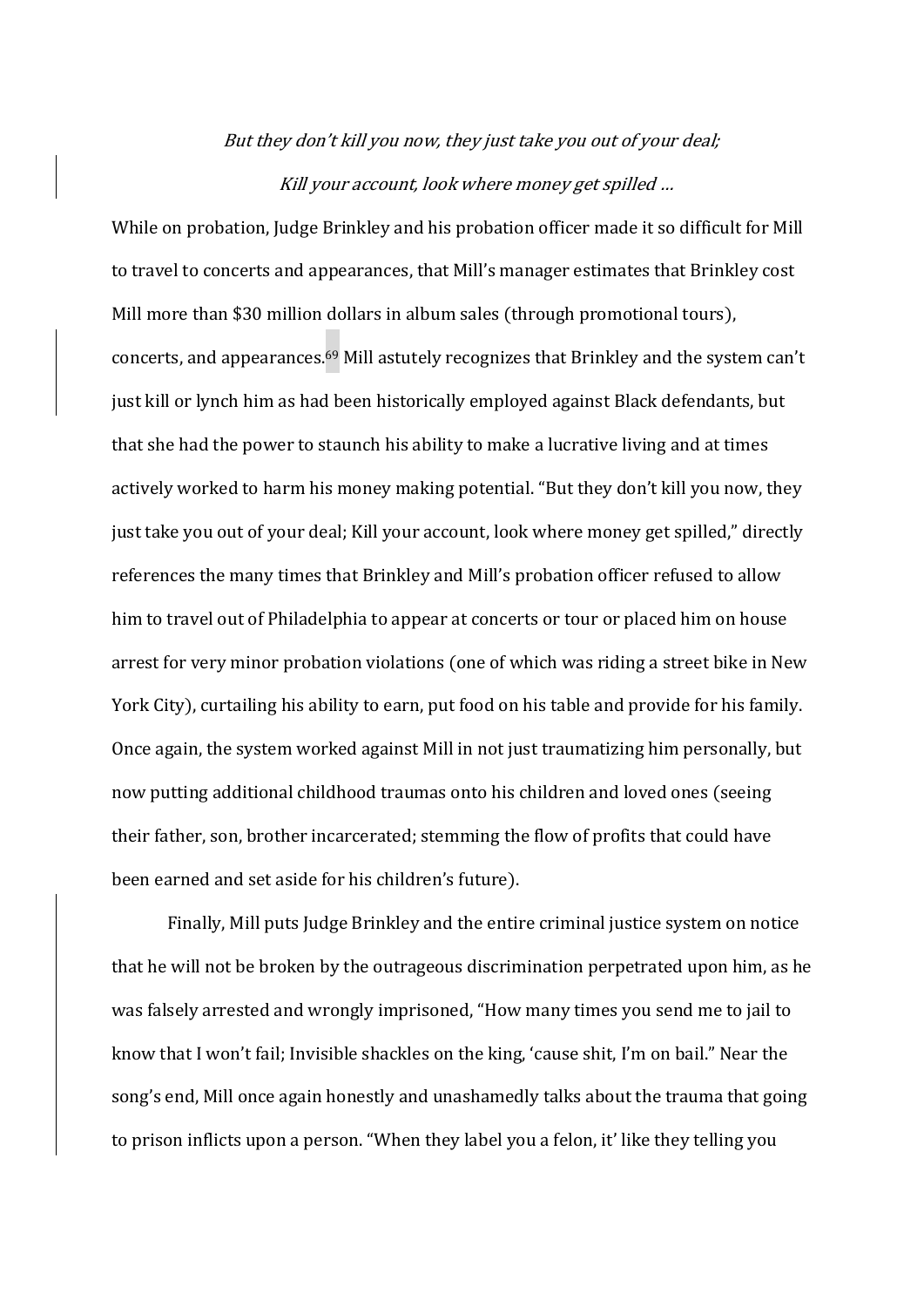they not equal; 11 years going to court knowing they might keep you or drive you crazy; 23 hours in a cell, somebody save me." Therein, Mill describes the trauma of being placed in solitary confinement for twenty-three hours a day.<sup>70</sup> He describes the trauma that probation inflicts when he never knew whether he would be remanded to prison for minor probation violations, based on a questionable and overzealous judge and a handpicked probation officer that had to be taken off the case for her own questionable behavior toward Mill.<sup>71</sup> At base, Mill has suffered not just childhood trauma as a little boy, but he suffered policing and criminal justice system traumas as a teenager and young adult. As health care researchers make clear, the more trauma a child experiences while young, the more significant the poor health outcomes are that appear in adulthood. Since Mill has finally been freed from the clutches of Judge Brinkley and the trauma of the criminal justice system, he has been able to fully pursue his craft and is experiencing resounding success.<sup>72</sup>

In Trauma, Meek Mill simply recounted the trauma that the US criminal justice system and policing put on him, and Black Americans nationwide. Because US policing and its attendant criminal justice system so pervasively cause trauma in the lives of black Americans, this alone should be categorized as an ACE.

## **The Anti-Black Culture of American Policing and its Criminal Justice System As an Adverse Childhood Experience**

While health care researchers identify one ACE as "social disadvantage," and within that broad category define it as encompassing community violence, discrimination, historical trauma, economic hardship/poverty, and homelessness, the current and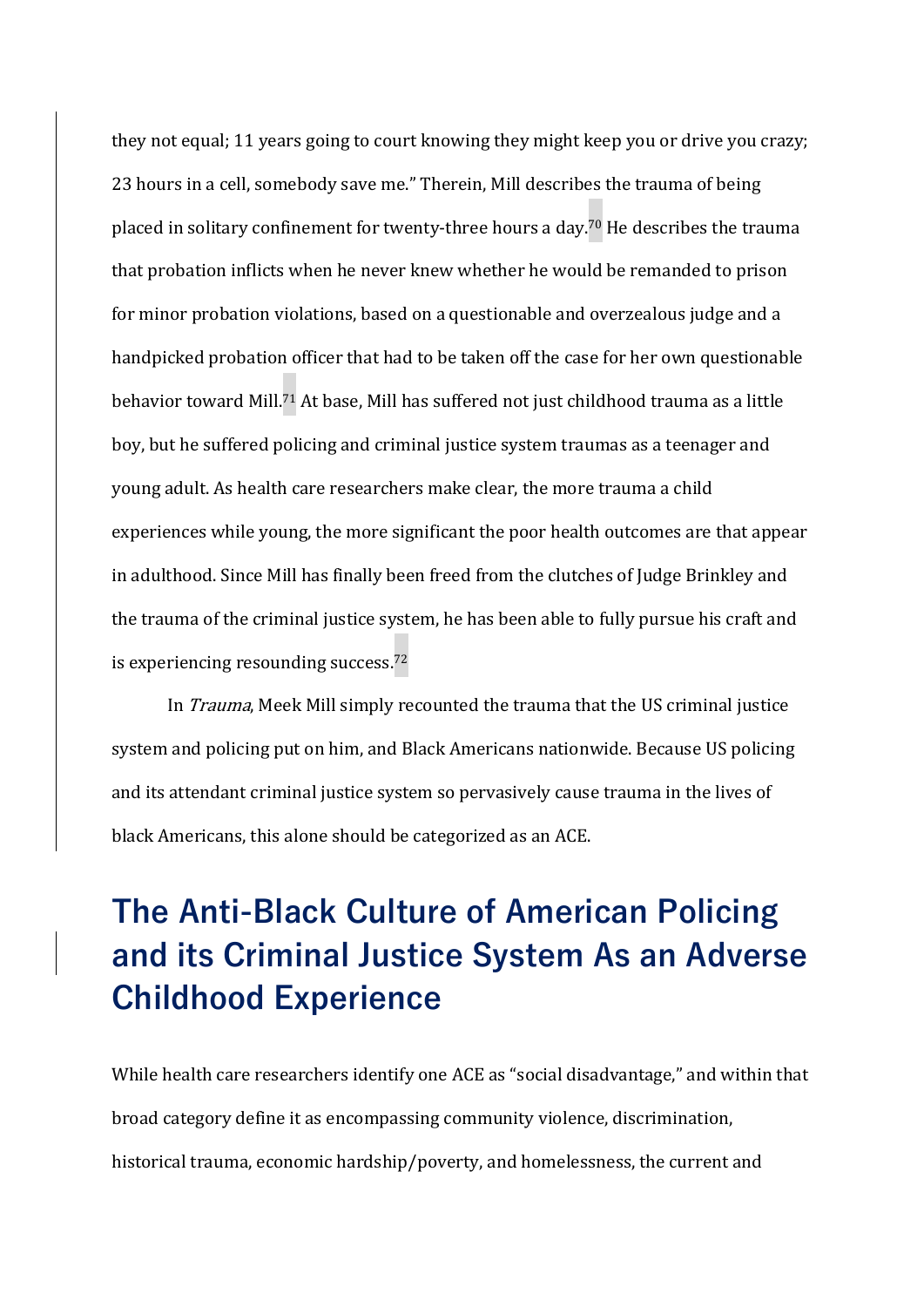emerging research does not fully account for the genuine trauma that US law enforcement and the criminal justice system impose upon Black and Brown children throughout the nation. My coauthors and I have argued elsewhere,<sup>73</sup> that the CDC and health care researchers should begin identifying minority children interfacing with US law enforcement and the criminal justice system as a singular trauma and categorize such as its own stand-alone Adverse Childhood Experience. Stated differently, police officers throughout the United States inflict definitive and regular trauma upon Black and Brown families so flagrantly, that such experiences in minority children's lives causes toxic trauma that attaches for a lifetime.

This is so because, as described by hip hop artists writ large, state sponsored killing of unarmed Black men and women is a deeply rooted historical tradition in the United States.<sup>74</sup> Policing in America is rooted in anti-Blackness and in controlling the movement and freedom of Black bodies.<sup>75</sup> This culture and history developed from the slave era practice of patrols pursuing and capturing runaway slaves and southern US politicians seeking to control the newly freed Black bodies following the Civil War.<sup>76</sup> This history is acutely embedded in the fabric of law enforcement agencies and the psyche of law enforcement officers across the nation.<sup>77</sup>

[T]he literature clearly establishes that a legally sanctioned law enforcement system existed in America … for the express purpose of controlling the slave population … The similarities between the slave patrols and modern American policing are … salient … Hence, the slave patrol should be considered a forerunner of modern American law enforcement.78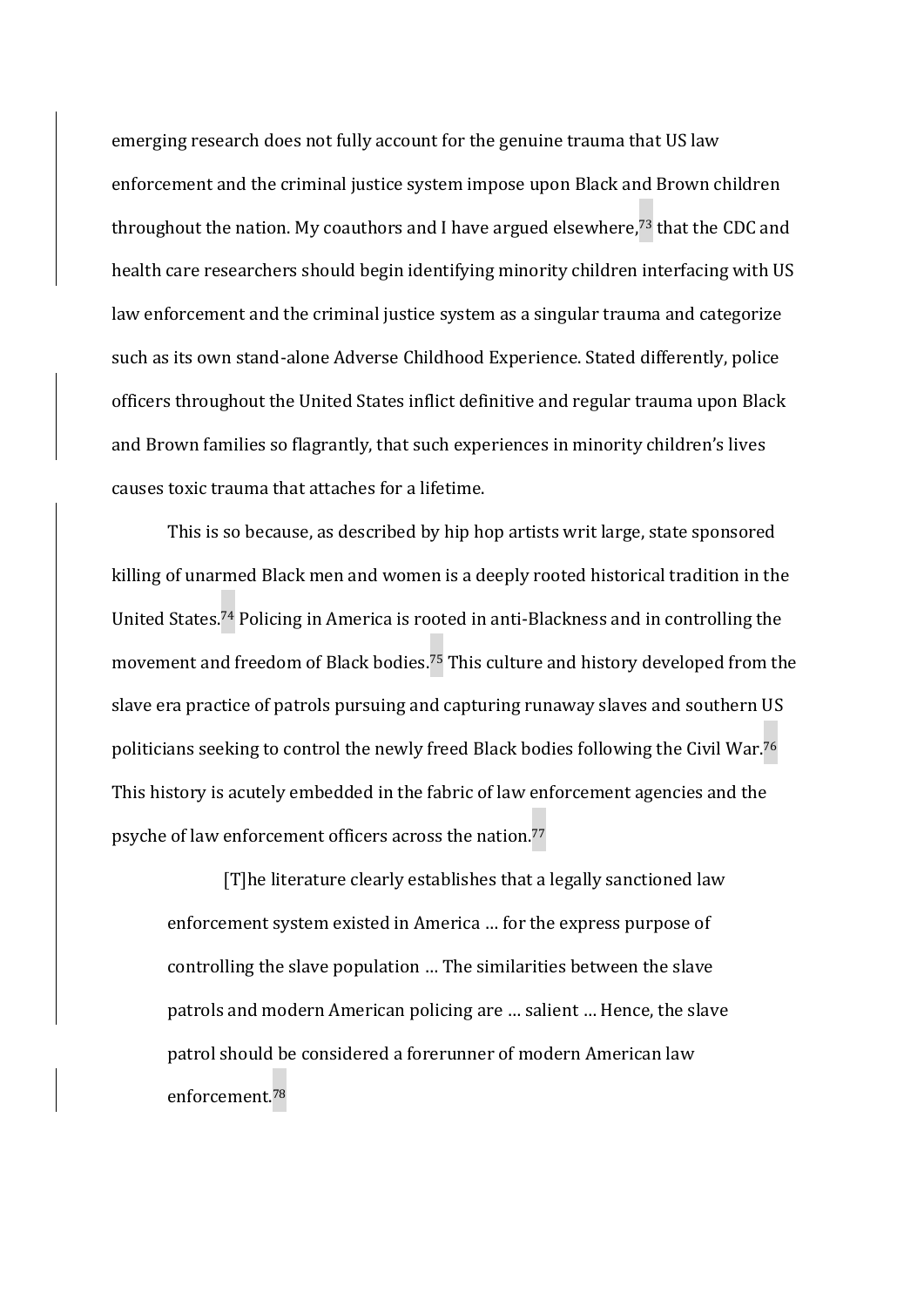Therefore, the tragic police killings of George Floyd and Breonna Taylor, straightforwardly maintain this anti-Black tradition of law enforcement killing and control from slavery through today. Clear evidence of this tradition and culture are in plain sight through the recent police slayings of Casey Goodson, Angelo Crooms, Sincere Pierce, Rekia Boyd, Rayshard Brooks, Eric Garner, Tamir Rice, Miriam Carey, Philando Castille, Michael Brown, Freddie Gray, Samuel DuBose, Alton Sterling, Laquan McDonald, Oscar Grant, Sean Bell, and so many others.<sup>79</sup>

While most police departments in the nation began as slave patrols,<sup>80</sup> controlling and abusing Black bodies was written into the United States' founding documents, including the Constitution, and has animated lawmakers' thinking and legislating since the early days of this nation.<sup>81</sup> Black criminality and command over Black bodies is literally written into the American Constitution.<sup>82</sup> Article IV, Section 2 of the Constitution, commonly known as The Fugitive Slave Clause, unequivocally states: "No Person held to Service or Labour in one State, under the Laws thereof, escaping into another, shall, in Consequence of any Law or Regulation therein, be discharged from such Service or Labour, but shall be delivered up on Claim of the Party to whom such Service or Labour may be due."<sup>83</sup> The US Constitution, as written, dehumanizes Blacks and entrenches their criminality for nothing more than simply insisting upon their right to be free from bondage.

Additionally, while white male slaveholders routinely raped and sexually assaulted their Black female slaves, they concomitantly fretted, worried, and legislated that Black males and slaves show no attention or intimacy toward white females.<sup>84</sup> Indeed, much of the state control exhibited by white lawmakers toward Black males, particularly after emancipation, was motivated by fear of Black male sexuality toward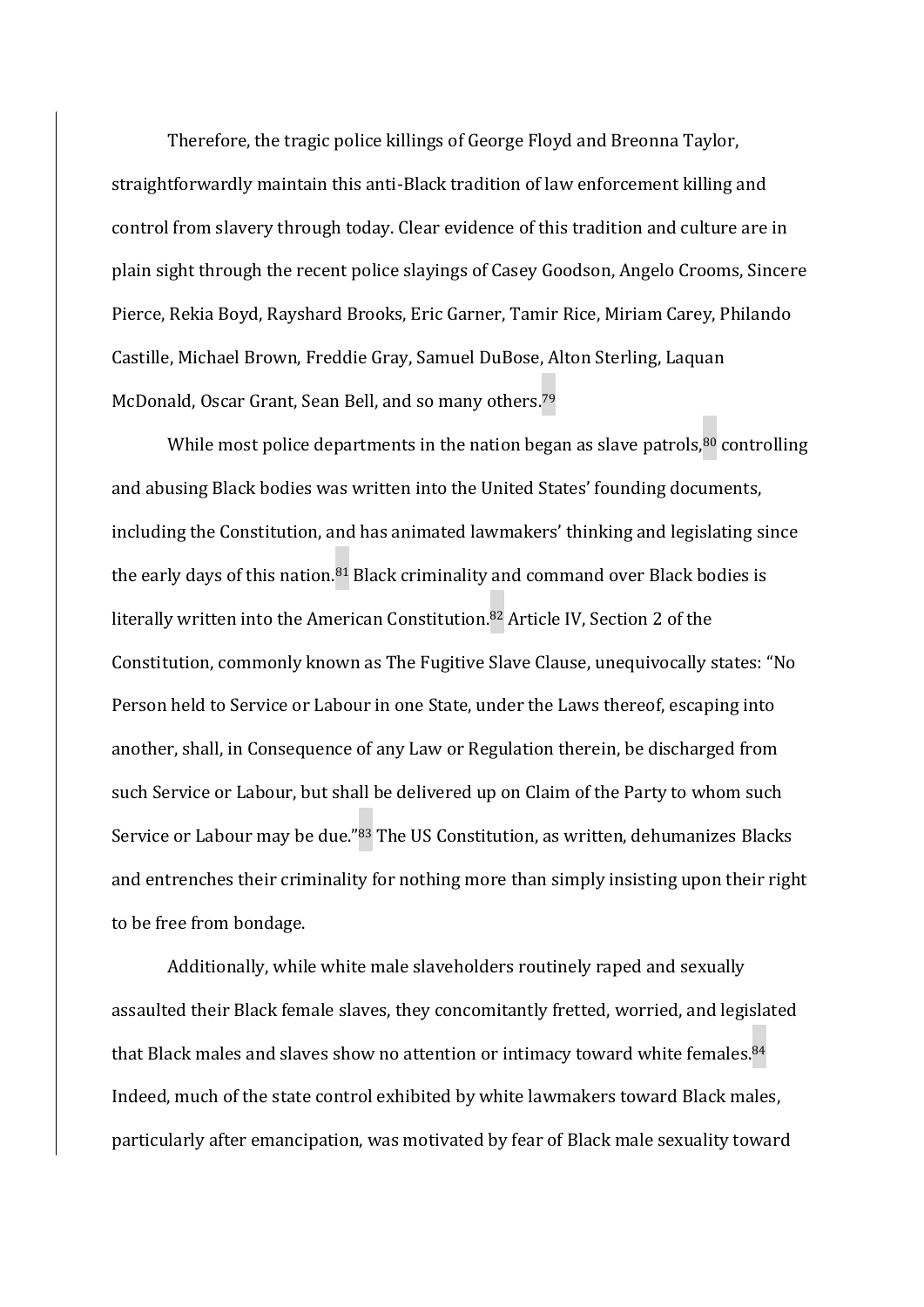white women and in large measure resulted in the nation's legacy of lynching, Jim Crow laws, and mass incarceration.<sup>85</sup> The same brutality that attended the policing of runaway slaves and the same terrorization that attended the lynching of freed Black males informs and inspires the United States' policing of Black males and minority citizens today.<sup>86</sup>

Thus, the fascination with and intense desire to control the Black male and female bodies continues today as police departments and law enforcement agencies across the United States follow this timeworn tradition of concomitant enthrallment coupled with brutal control.<sup>87</sup> The very social order and coherence of US history is anchored in controlling and brutalizing Black bodies.<sup>88</sup> Anything that acts to reject or counter this anchoring factor is often met with swift condemnation and repulsion.<sup>89</sup> The 2020 police killings of Casey Goodson, Angelo Crooms, Sincere Pierce, George Floyd, Rayshard Brooks, Breonna Taylor and the near execution of Jacob Blake exemplify US law enforcement's continuing anti-Black orientation and anchoring policy of brutal control of Black bodies.<sup>90</sup>

The same anti-Black culture and history that inspired Constitutional dehumanization and the eras of slavery, lynching and Jim Crow are directly paralleled in the twenty-first-century police responses to George Floyd allegedly passing a counterfeit \$20 dollar bill and Rayshard Brooks falling asleep in a Wendy's drive thru. That an alleged small counterfeit bill and falling asleep in a fast-food drive thru would lead to violent death at the hands of US law enforcement forcefully instructs as to the continuing fear, fascination, and anti-Blackness that pervades current law enforcement officers and agencies throughout America. As policing has evolved as described above, from deep-seated roots in slave patrols and lynching through today's killing of unarmed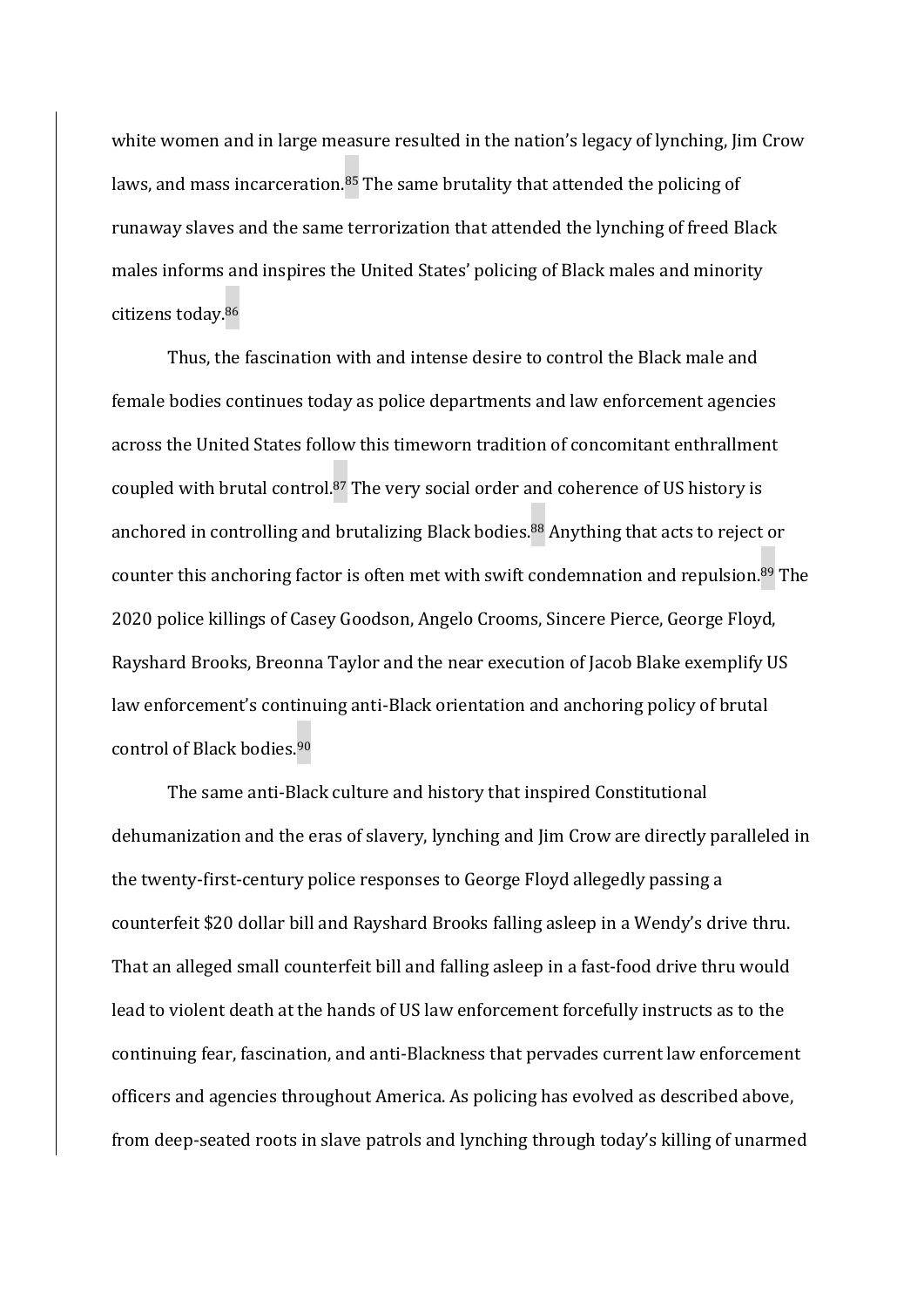Black men and women for insignificant violations, then US policing is culturally, legally, and historically infected with a sickness. A sickness that Meek Mill experienced intimately, as described above.<sup>91</sup>

This sickness infects police departments throughout the United States and impacts Black families and children in harsh and debilitating ways. When a police officer kills an African American man or woman, a Black child experiences an ACE, as the victim of the killing might be a close friend, family member, or community member. When a police officer shoots bullets into the body of an unarmed Black man or woman, African American children and youth are watching, whether in person, on the news, or on social media, and in so seeing, the children experience an ACE – community violence, discrimination, and historical trauma. These statements are not hypothetical, as we have all seen in recent years. When Jacob Blake, a Black father was shot seven times in the back while at the door of his vehicle, by Officer Rusten Sheskey of the Kenosha, Wisconsin Police Department, Blake's sons, ages eight, five, and three, watched screaming from the backseat. When Philando Castile was shot and killed while sitting in his vehicle in legal possession of a firearm by Officer Jeronimo Yanez of the St. Anthony, Minnesota Police Department, during a routine traffic stop, Castile's girlfriend's fouryear-old daughter witnessed the slaying from the backseat. These children, aged eight, five, four, and three, watched terrified as law enforcement slayed or maimed the most important Black men in their lives. "Uhhh … Trauma."

As children are too often the truly unfortunate witnesses of police killings of their Black fathers, brothers, mothers, and sisters, young Black children are frequently the targets of violent and deadly interactions with the police. Tamir Rice was just twelve years old when he was killed by Officer Timothy Loehmann for playing with a cap gun in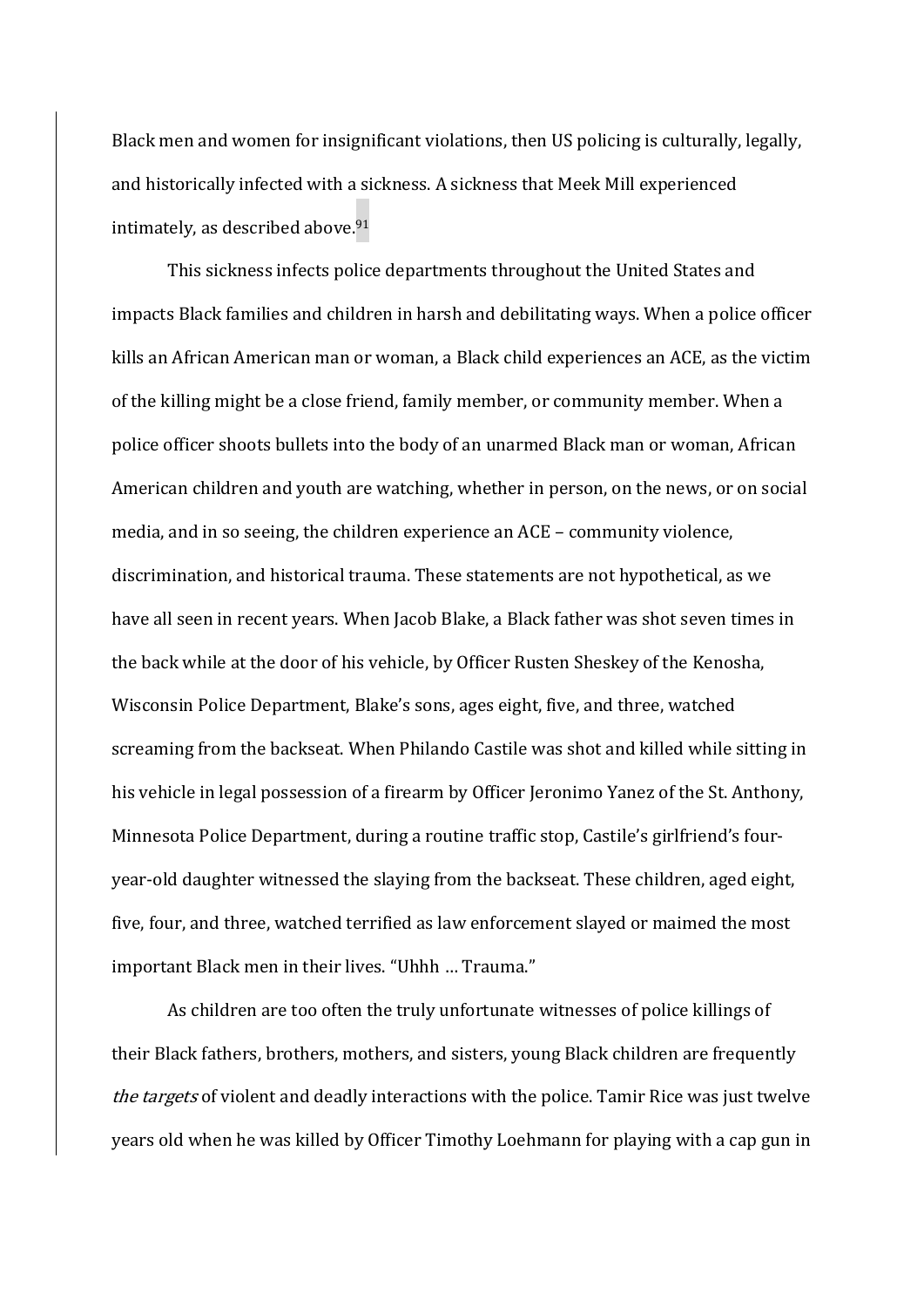a Cleveland park. When Tamir's fourteen-year-old sister ran up to the scene moments later, the offending officers tackled her to the ground and put her in handcuffs. LaQuan McDonald was seventeen years old when he was shot sixteen times by police in Chicago when police dashcam footage showed him walking away from the squad car. Angelo Crooms was only sixteen years old and Sincere Pierce just eighteen when both were shot to death in Cocoa Beach, Florida, while driving slowly in a girlfriend's car just blocks from their homes. Not only are children witnessing the killing of Black men and women by law enforcement, the police are literally killing Black children. "Uhhh … Trauma."

Being the victim of this violence is deadly and directly witnessing this violence is traumatic in the truest sense of the term. For those that do not experience or witness first-hand this violence are traumatized still by virtue of living in a nation where this type of brutality routinely occurs to innocent people for little else than being Black or Brown in America. The trauma that law enforcement inflicts upon minority families and individuals in the US is real, significant, and debilitating.

Law enforcement officers are not alone in inflicting trauma upon minority families, including their young children. In addition to a racist and traumatizing culture of anti-Black policing in the United States, the criminal justice system is similarly anti-Black and forces additional trauma onto minority children and youth throughout the nation. The criminal justice system includes charging, bail, sentencing, trial, plea bargaining, imprisonment, probation, and parole. Anti-Black charging, jailing, and sentencing traditions in the United States have an insidious history. The current version of criminal justice in the US is overwhelmingly hostile to African Americans. At every identifiable level of the criminal process, Black Americans are disadvantaged and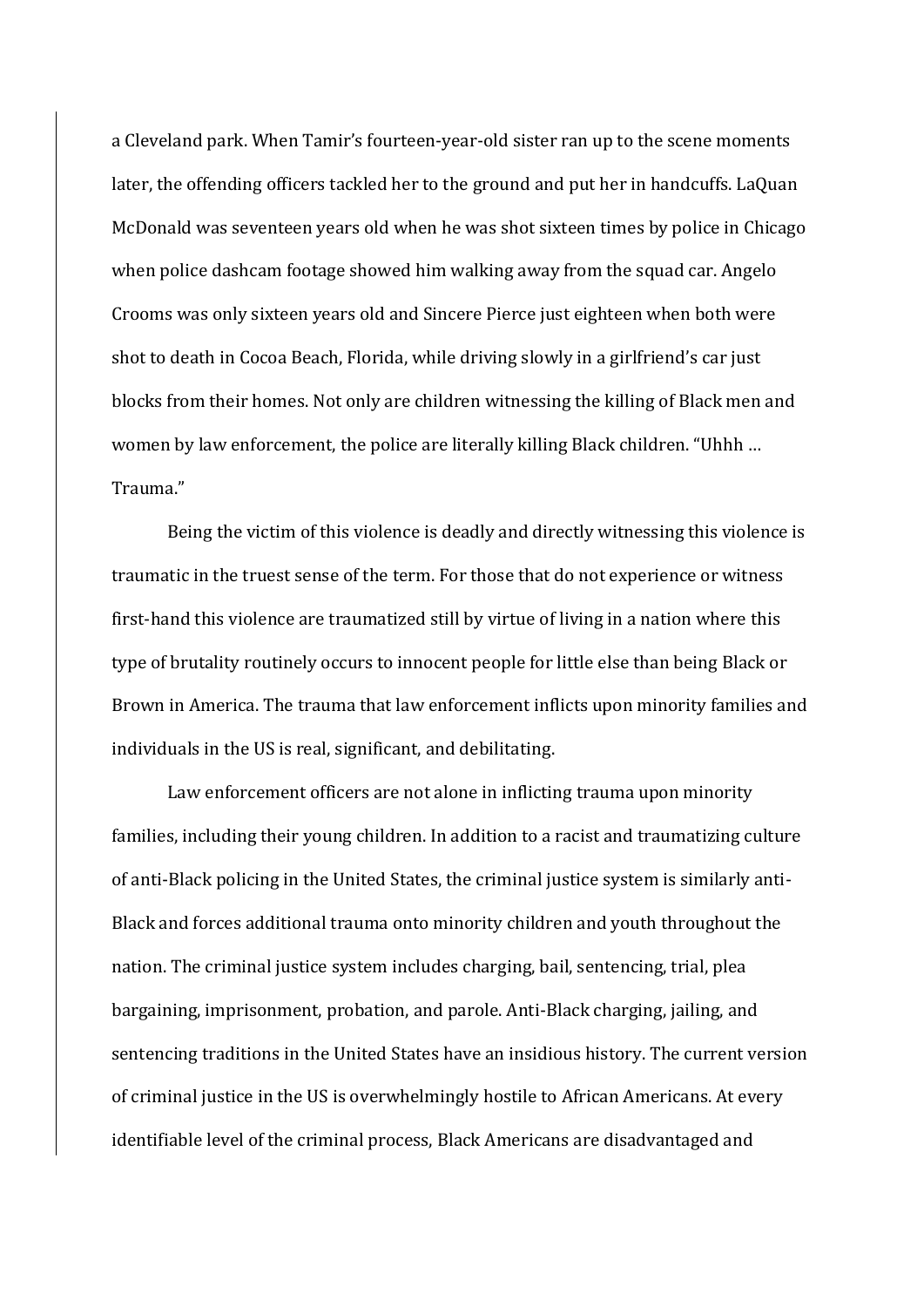discriminated against. From initial police contact with the system, including arrest, as detailed above, African Americans are traumatized and maligned through hyper policing, false citations, and racial profiling. Once arrested, African Americans experience a further damaging impact during the charging and plea-bargaining stage. In relation to charging, Blacks are charged for crimes at a much higher rate than whites.<sup>92</sup> Additionally, Black Americans typically receive far less favorable outcomes during the plea deal process.<sup>93</sup> This plea deal reality is particularly pernicious considering that 90 to 95 percent of all criminal cases are resolved via the plea-bargaining process.<sup>94</sup> The damaging charging and plea deal disparities are often attributed to the troubling lack of diversity amongst the prosecutorial bar.<sup>95</sup> Beyond charging and plea bargaining, statistics regarding jailing and sentencing are equally discouraging. Statistics reveal that Black Americans serve longer sentences than whites for committing the same or similar crimes.<sup>96</sup>

This consistent pattern of criminal justice discrimination against African Americans plays out just as harshly in the contexts of bail,  $97$  pretrial detention,  $98$  and parole.<sup>99</sup> What is clear from this description is that in any place that discretion is present within the criminal justice system, Black Americans suffer much harsher outcomes in every phase, experiencing discrimination and trauma, particularly young Black children.<sup>100</sup> This reality is not new. The question is whether it will continue to be pervasive. Meek Mill experienced this discrimination and chronicled it for the world through his Trauma.

For these reasons, the CDC and health care researchers should immediately identify that minority interfacing with US law enforcement qualifies as an Adverse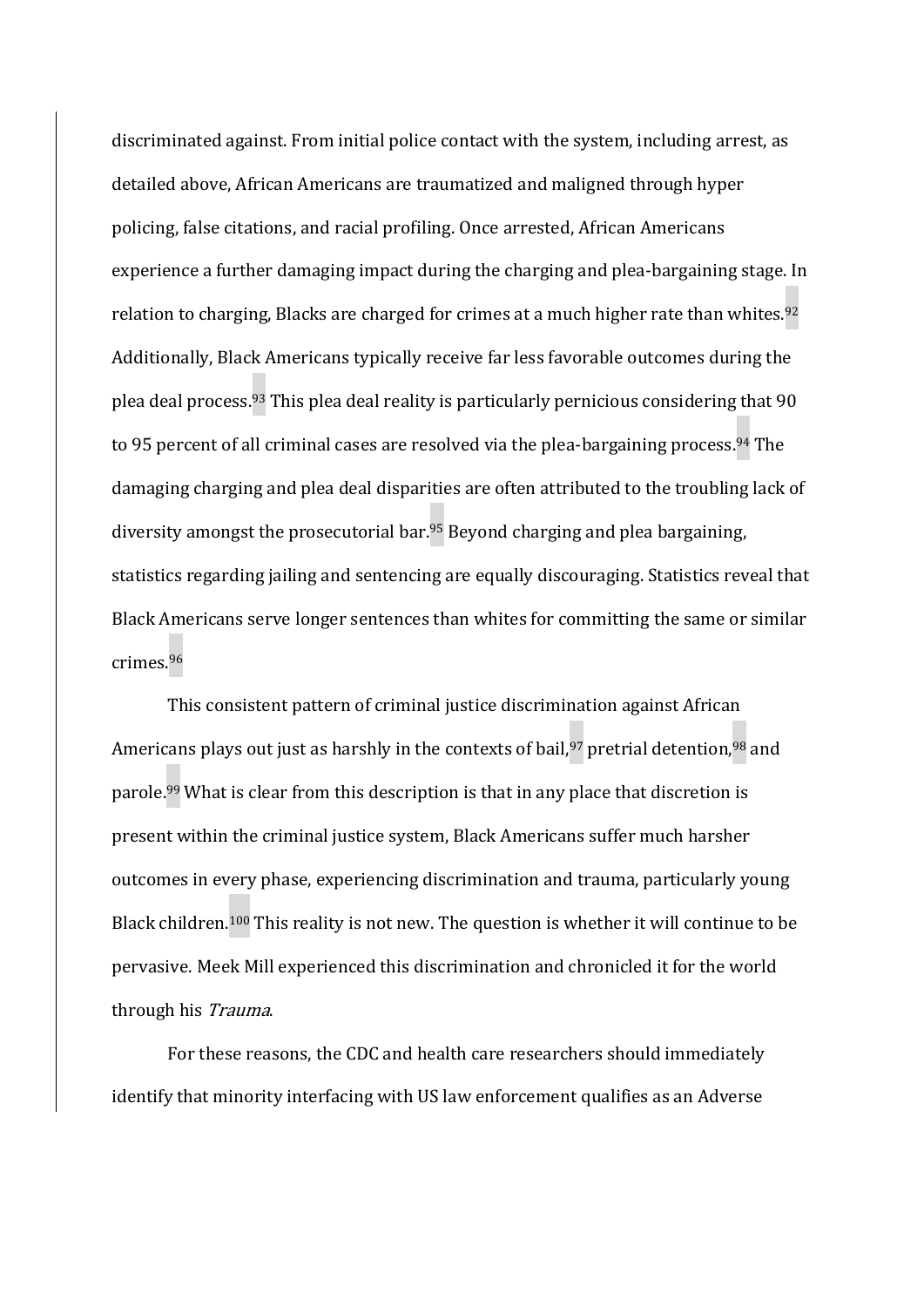Childhood Experience and should begin counting this interaction as an ACE point when calculating the toxic trauma that contributes to poor adult health outcomes.

### **Conclusion**

Children that experience trauma, particularly significant trauma, will statistically have poor health outcomes and will experience shorter life spans. When childhood trauma is pervasive, adulthood is often grim. The heartbreak attendant to Adverse Childhood Experiences is that the victims of these traumas that qualify as an ACE are experiencing them through no fault of their own and with little to protect them. When the system of policing in America functions as a trauma upon Black and Brown children in the United States, as argued above, and when the criminal justice system through its discrimination acts as a trauma inflicted upon minority youth, then these systems should be recognized by the CDC and health care professionals as an ACE that requires identification, study, research, and solutions. Too many Black and Brown children suffer toxic stress and trauma at the hands of those that are supposed to protect them and make them safe. Policing and the criminal justice system are failing Black and Brown children and their families.

The repair, the policy changes, the solutions, each lie in first admitting and acknowledging our national wrong. We must honestly recognize that US policing and the criminal justice system are broken, particularly for Black Americans. By identifying that interfacing with US law enforcement is an Adverse Childhood Experience for minority children and by identifying the criminal justice system as an ACE for Black and Brown children and youth, the CDC and health care researchers can take a first step in honestly addressing this particularized trauma. Thereafter, the political will must be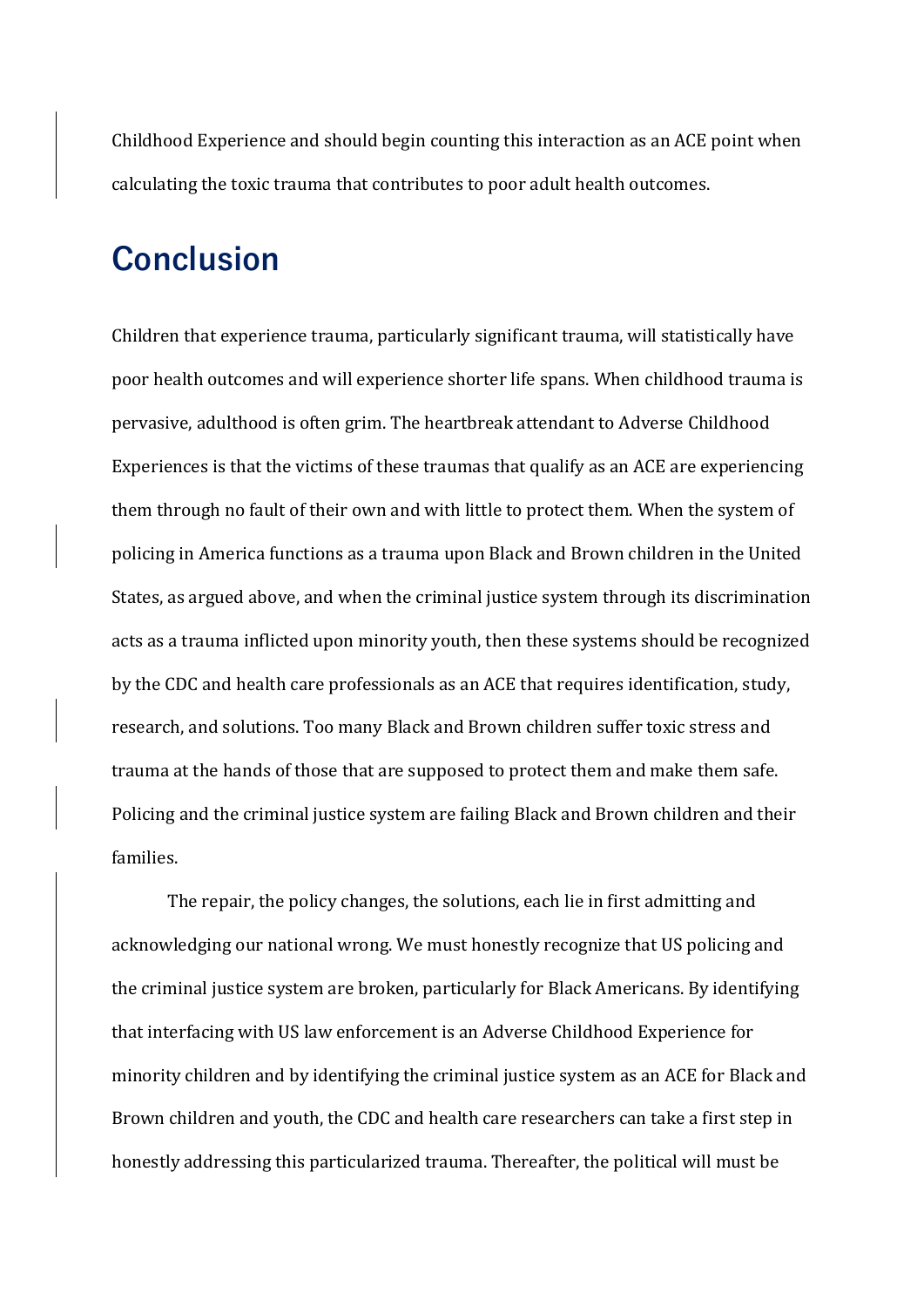found to reform policing from the root. Body cameras, citizen review boards, and defunding will not resolve the ubiquitous anti-Black culture of police departments across the nation. The trauma that police inflict upon Black and Brown children can only fully resolve when the very nature and process of hiring and training law enforcement officers is reformed. Who serves and how they are trained must be reconfigured. Further, the job description and expectation of policing must be radically reformed if policing is ever going to serve all citizens equally and with fairness. Police officers must discontinue their maniacal pursuit of drugs to begin afresh protecting the citizens and communities that they serve.<sup>101</sup> National police reform may be possible if the health of children is recognized by the CDC to be at risk based on how law enforcement currently police the nation.

Concurrently, the criminal justice system with all of its attendant discriminations and inequities must be first recognized as harmful to the health of minority children and youth by health care researchers and the CDC. Honestly reckoning with the ways that our system of justice harms the lives and futures of Black and Brown children is a first step that can lead to policy reforms that could literally improve the lives, health, and future of minority youths. Progressive prosecutors around the nation provide some hope that radical reform of bail, charging, sentencing, and imprisonment is possible. Prison is rarely the answer to the ills that beset us in the United States.

Some childhood traumas may be unavoidable (divorcing parents, amongst others). ACEs may never be fully eliminated. But surely, those that are avoidable, physical, sexual and emotional abuse, food and housing insecurity, brutal policing and a discriminatory system of justice, should be avoided at all costs. Eliminating childhood trauma is a worthy goal. Ending the traumas that law enforcement and the criminal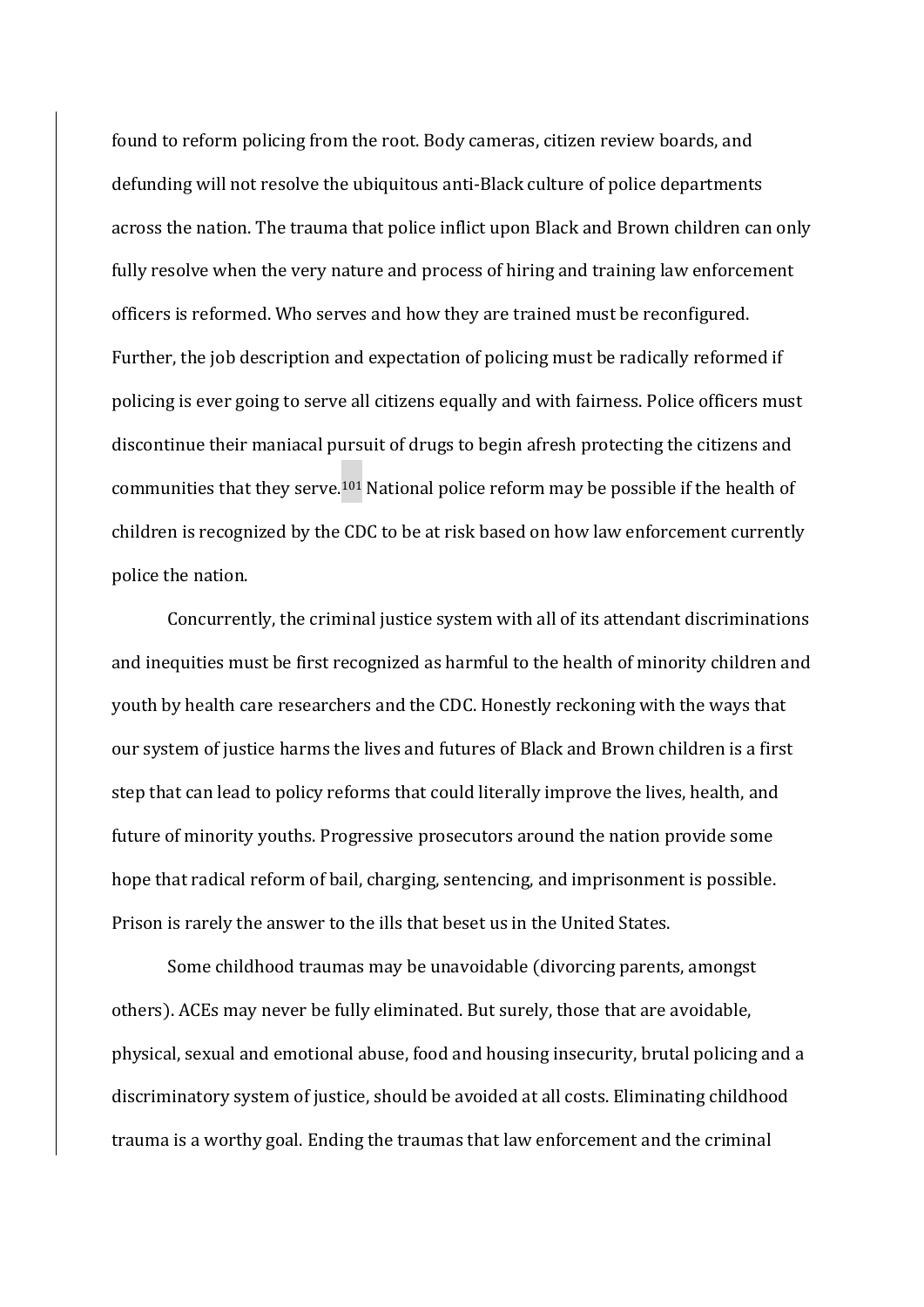system inflict upon minority children can and should be one important starting point. Meek Mill's Trauma makes this clear.

#### Endnotes

1 I am grateful to Frank Rudy Cooper and Gregory Parks for pulling together this intellectual volume of hip hop, law and policy scholarship. Thanks to Jamie Cope for providing excellent research assistance. I am further grateful to my coauthors Professor Todd J. Clark, Caleb Conrad, and Judge Amy Dunn Johnson for partnering with me on articles that explore the thinking contained in this chapter and inform much of what I argue here. This chapter uses and builds on the following published and forthcoming work: andré douglas pond cummings. 2018. "Reforming Policing." Drexel Law Review 10(3): 169–73; andré douglas pond cummings and Caleb Gregory Conrad. 2020. "From 'My Mind Playing Tricks on Me to 'Trauma': Adverse Childhood Experiences and Hip Hop's Prescription." Washburn Law Journal. 59(2): 267–300; and Todd J. Clark et al. 2021. "Meek Mill's Trauma: Brutal Policing as an Adverse Childhood Experience." St. Thomas Law Review 33 (3): 158-197.

2 Meek Mill. 2018. "Trauma." Championships. Atlantic Music. Digital. Lyrics available at Genius. Accessed March 14, 2021[. https://genius.com/Meek-mill-trauma-lyrics;](https://genius.com/Meek-mill-trauma-lyrics) Meek Mill. "Trauma (Official Video)." YouTube video, 4:16. December 19, 2018. [www.youtube.com/watch?v=DU2FWrxiGcI.](http://www.youtube.com/watch?v=DU2FWrxiGcI)

<sup>3</sup> Free Meek. 2019. Produced by Jacobs, Adrienne. California: Hollywood. Amazon Studios.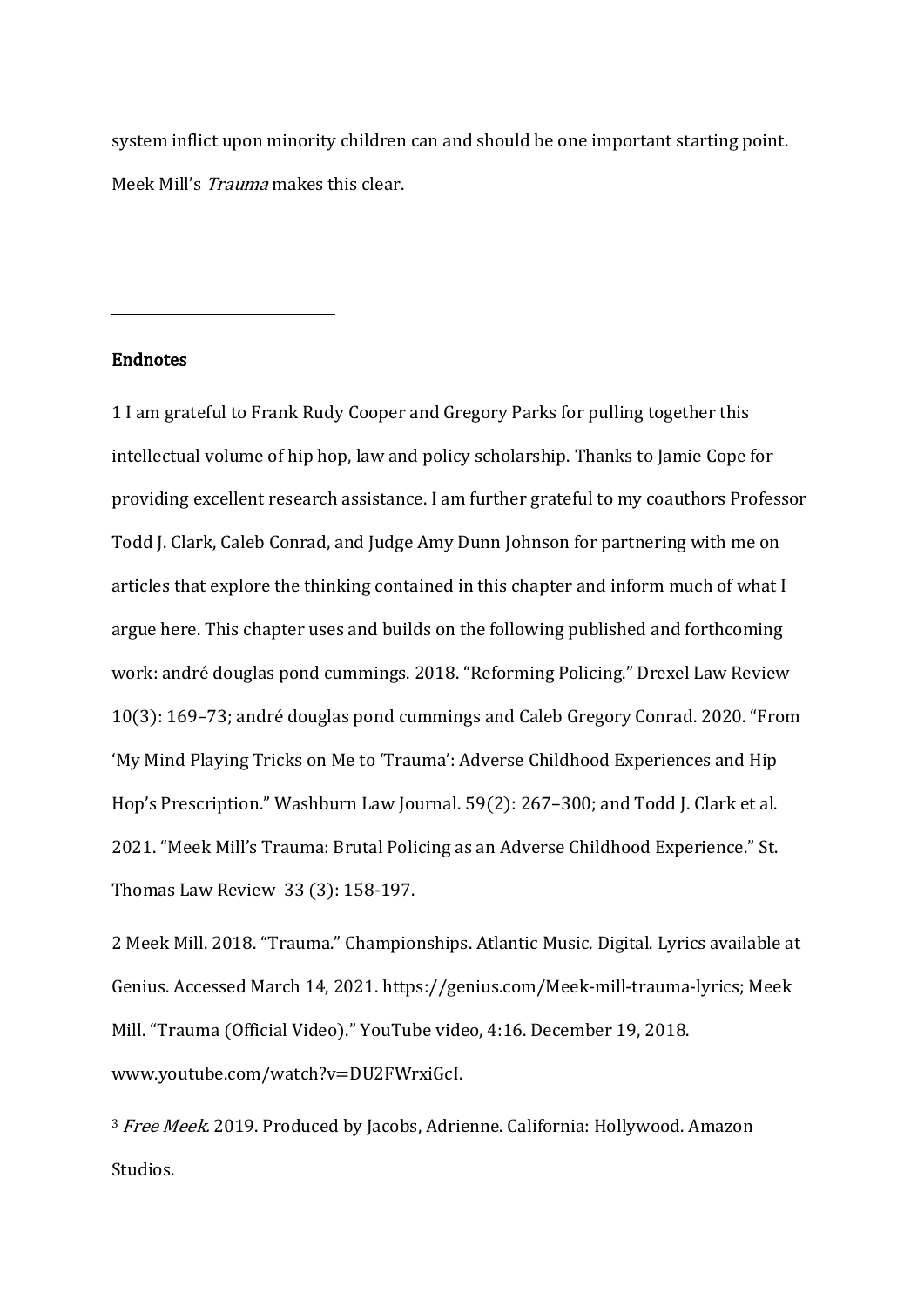<sup>4</sup> Centers for Disease Control and Prevention. 2019. Preventing Adverse Childhood Experiences (ACEs): Leveraging the Best Available Evidence. Atlanta: National Center for Injury Prevention and Control, Centers for Disease Control and Prevention. [www.cdc.gov/violenceprevention/pdf/preventingACES.pdf.](http://www.cdc.gov/violenceprevention/pdf/preventingACES.pdf) 7.

5 Stacy Shwartz Olagundoye. 2019. "What Are Adverse Childhood Experiences (ACEs)?" Applied Survey Research (blog). May 21. [https://perma.cc/BH5R-MQ4W.](https://perma.cc/BH5R-MQ4W%3c/int_u)

6 Vincent J. Felitti et al. 1998. "Relationship of Childhood Abuse and Household Dysfunction to Many of the Leading Causes of Death in Adults: The Adverse Childhood Experiences (ACE) Study." American Journal of Preventive Medicine 14(4): 245–58.

7 Jane Stevens. 2009. "Traumatic Childhood Takes 20 Years off Life Expectancy." Lawrence Journal-World, October 6. [www2.ljworld.com/news/2009/oct/06/traumatic](https://www2.ljworld.com/news/2009/oct/06/traumatic-childhood-takes-20-years-life-expectancy/)[childhood-takes-20-years-life-expectancy/.](https://www2.ljworld.com/news/2009/oct/06/traumatic-childhood-takes-20-years-life-expectancy/)

8 Free Meek.

9 andré douglas pond cummings. 2020. "The Anti-Black Culture of Policing in the United States – [Part I](https://d.docs.live.net/6274d2ed1c70cbeb/Desktop/Integra/Parks/For%20Helen%5eJ%20Parks-OPM_Files%20for%20copyediting/normalised%20ms%20files-for%20copyediting/9781316519974c01.docx#ptl001): History." Oxford Human Rights Hub (blog). June 27. [http://ohrh.law.ox.ac.uk/the-anti-black-culture-of-policing-in-the-united-states-part-i](http://ohrh.law.ox.ac.uk/the-anti-black-culture-of-policing-in-the-united-states-part-i-history/)[history/.](http://ohrh.law.ox.ac.uk/the-anti-black-culture-of-policing-in-the-united-states-part-i-history/)

10 Ibid.; Nadine Burke Harris. "How Childhood Trauma Effects Health across a Lifetime." Recorded September 2014. Ted video, 15:50. [www.ted.com/talks/nadine\\_burke\\_harris\\_how\\_childhood\\_trauma\\_affects\\_health\\_across](http://www.ted.com/talks/nadine_burke_harris_how_childhood_trauma_affects_health_across_a_) [\\_a\\_l](http://www.ted.com/talks/nadine_burke_harris_how_childhood_trauma_affects_health_across_a_)ifetime.

11 Ibid.

12 Ibid.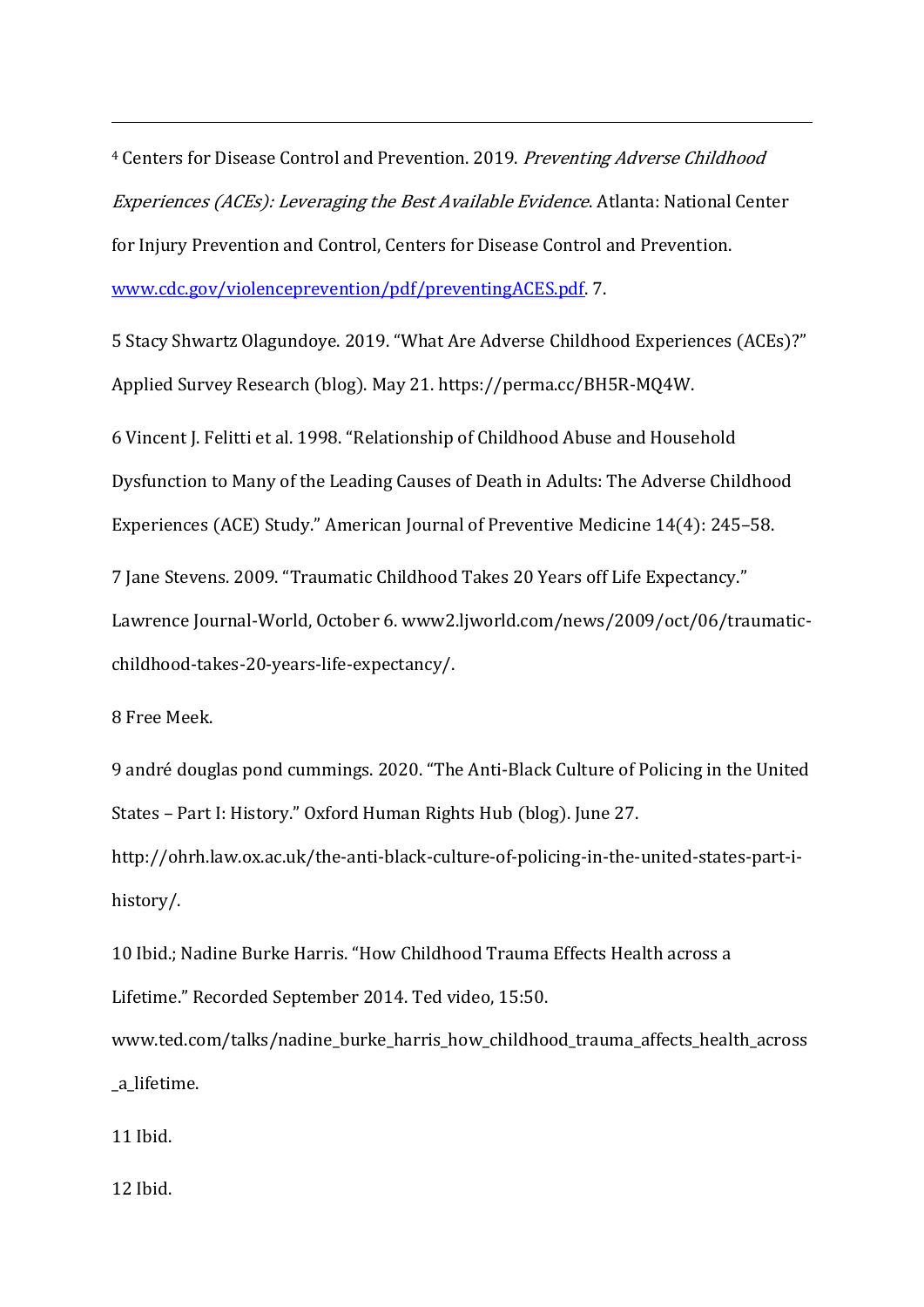13 Olagundoye, "What Are Adverse Childhood Experiences (ACEs)?"

14 Ibid.

15 Felitti et al., "Relationship of Childhood Abuse"; Centers for Disease, "Preventing Adverse"; Stevens, "Traumatic Childhood."

16 Stevens, "Traumatic Childhood."

17 Pettygrove, Sydney. 2016. "Dose-Response Relationship." Encyclopedia Britannica. September 23. [www.britannica.com/science/dose-response-relationship.](http://www.britannica.com/science/dose-response-relationship)

18 Stevens, "Traumatic Childhood."

19 Felitti, et al., "Relationship of Childhood Abuse"; Stevens, "Traumatic Childhood." Additionally, Dr. Harris notes that an individual with an ACE score of seven or more was found to have triple the lifetime risk of lung cancer and three-and-a-half times the risk of ischemic heart disease.

20 Stevens, "Traumatic Childhood."

21 Ibid.

22 Felitti, et al. "Relationship of Childhood Abuse"; Vanessa Sacks and David Murphy. 2018. "The Prevalence of Adverse Childhood Experiences, Nationally, by State, and by Race or Ethnicity." Child Trends. February 12.

[www.childtrends.org/publications/prevalence-adverse-childhood-experiences](http://www.childtrends.org/publications/prevalence-adverse-childhood-experiences-nationally-state-race-ethnicity)[nationally-state-race-ethnicity.](http://www.childtrends.org/publications/prevalence-adverse-childhood-experiences-nationally-state-race-ethnicity)

23 Sacks and Murphy, "Prevalence of Adverse"; Mark Sheffler. "How Stephon Clark Was Killed by Police in His Backyard." New York Times video, 2:20. March 22, 2018.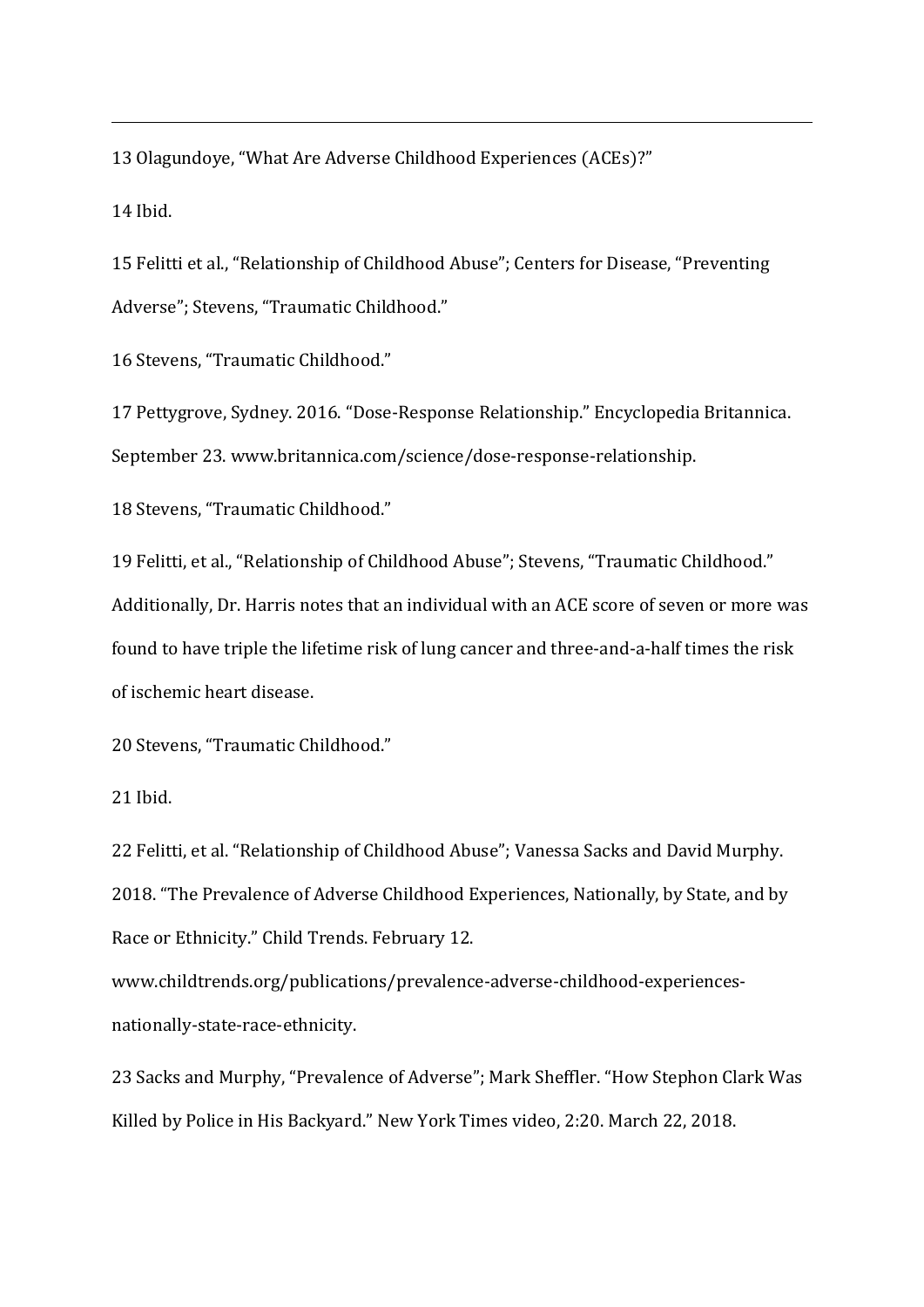[www.nytimes.com/video/us/100000005813009/s](http://www.nytimes.com/video/us/100000005813009/)tephon-clark-killed-policesacramento.html.

24 Sacks and Murphy, "Prevalence of Adverse"; Sheffler, "How Stephon Clark Was Killed."

25 Pam Fessler. 2019. "U.S. Census Bureau Reports Poverty Rate Down, But Millions Still Poor." NPR. September 10. [www.npr.org/2019/09/10/759512938/u-s-census-bureau](http://www.npr.org/2019/09/10/759512938/u-s-census-bureau-reports-poverty-rate-down-but-millions-still-poor)[reports-poverty-rate-down-but-millions-still-poor.](http://www.npr.org/2019/09/10/759512938/u-s-census-bureau-reports-poverty-rate-down-but-millions-still-poor)

26 Olagundoye, "What Are Adverse Childhood Experiences (ACEs)?"

27 Danna Bodenheimer. "Real World Clinical Blog: Poverty as Trauma, Social Work as Cure." The New Social Worker. Accessed August 31, 2020.

[www.socialworker.com/feature-articles/real-world-clinical-sw/poverty-as-trauma](http://www.socialworker.com/feature-articles/real-world-clinical-sw/poverty-as-trauma-social-work-as-cure/)[social-work-as-cure/.](http://www.socialworker.com/feature-articles/real-world-clinical-sw/poverty-as-trauma-social-work-as-cure/)

28 Ibid.

29 Caroline Ratcliffe and Margery Austin Turner. 2015. "Reduce Poverty By Tackling Childhood Trauma." Urban Wire (blog). May 13. [www.urban.org/urban-wire/reduce](http://www.urban.org/urban-wire/reduce-poverty-tackling-childhood-trauma)[poverty-tackling-childhood-trauma.](http://www.urban.org/urban-wire/reduce-poverty-tackling-childhood-trauma)

30 Ibid.; Mill, "Trauma."

31 "The Historical Roots of Hip Hop: Book 4, Fragmentation," TeachRock. Accessed August 30, 2020. [https://teachrock.org/lesson/the-historical-roots-of-hip-hop/.](https://teachrock.org/lesson/the-historical-roots-of-hip-hop/)

32 Ibid.; Raheem Veal. 2018. "The Neo-Blues: How Hip Hop Has Led Discussions about Trauma." Revolt. June 4. [www.revolt.tv/2018/6/4/20824919/the-neo-blues-how-hip](http://www.revolt.tv/2018/6/4/20824919/the-neo-blues-how-hip-hop-has-led-discussions-about-trauma)[hop-has-led-discussions-about-trauma.](http://www.revolt.tv/2018/6/4/20824919/the-neo-blues-how-hip-hop-has-led-discussions-about-trauma) Connects soul and R&B artists like B. B. King,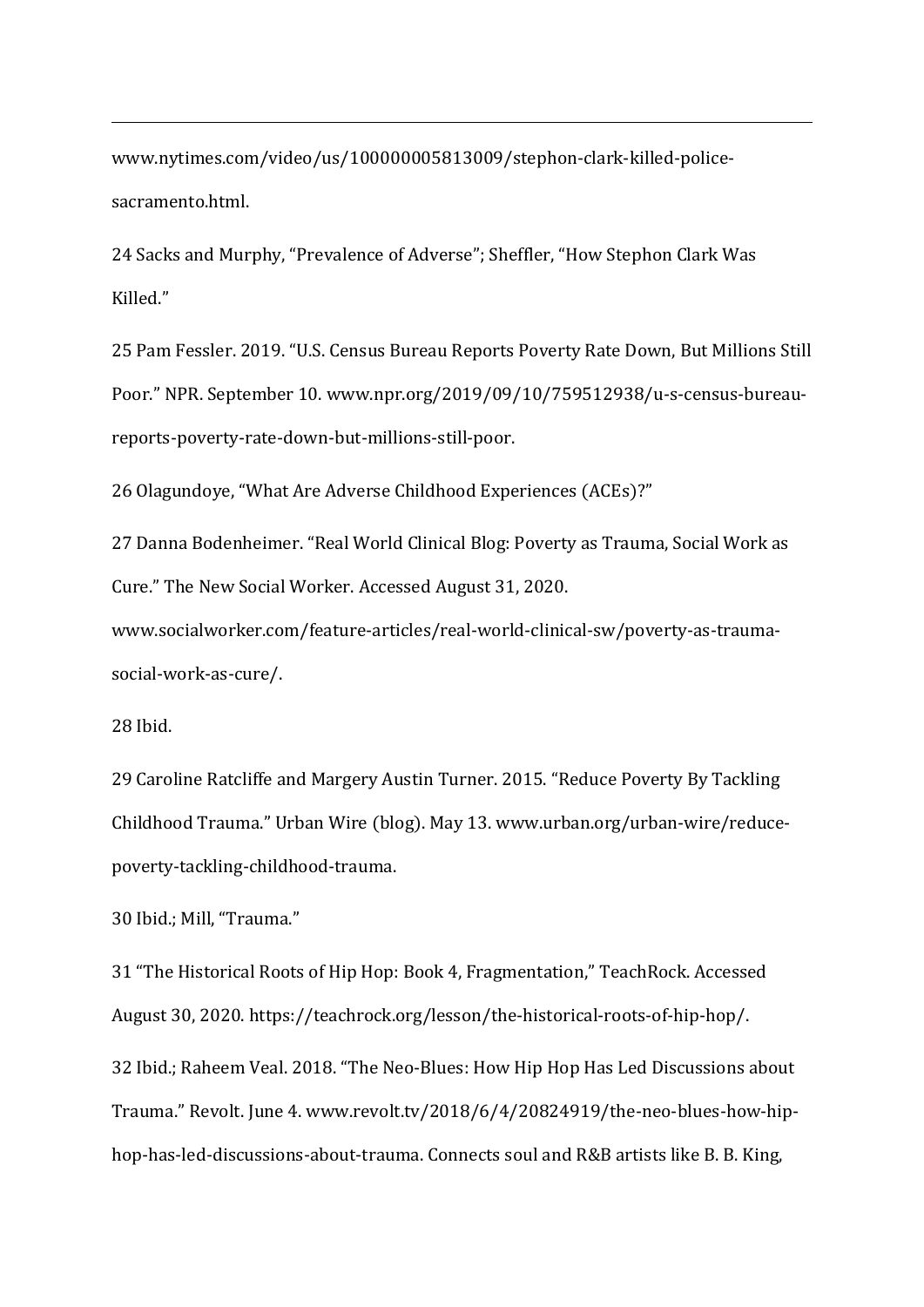Muddy Waters, and Etta James, whose music told stories of addiction, heartbreak, and institutional racism, to the current wave of socially conscious hip-hop telling the stories of trauma.

33 "Historical Roots."

34 Tonya M. Evans. 2011. "Sampling, Looping, and Mashing … Oh My!: How Hip Hop Music Is Scratching More Than the Surface of Copyright Law." Fordham Intellectual Property, Media and Entertainment Law Journal. 21(4): 843–904.

35 Ibid.

<sup>36</sup> "Broken glass everywhere; People pissing on the stairs, you know they just don't care; Junkies in the alley with a baseball bat; I tried to get away but I couldn't get far; 'Cause a man with a tow truck repossessed my car."

Grandmaster Flash & The Furious Five. Featuring Melle Mel and Duke Bootee. 1982. "The Message." The Message. Sugar Hill Records; Genius. "The Message Lyrics." Accessed April 17, 2021. [https://genius.com/Grandmaster-flash-and-the-furious-five](https://genius.com/Grandmaster-flash-and-the-furious-five-the-message-lyrics)[the-message-lyrics.](https://genius.com/Grandmaster-flash-and-the-furious-five-the-message-lyrics)

<sup>37</sup> Williams, Stereo. 2017. "Is Hip-Hop Still 'CNN For Black People?" The Daily Beast, April 14. [www.thedailybeast.com/is-hip-hop-still-cnn-for-black-people.](http://www.thedailybeast.com/is-hip-hop-still-cnn-for-black-people)

38 andré douglas pond cummings. 2012. "All Eyez on Me: America's War on Drugs and the Prison Industrial Complex." Iowa Journal of Gender Race and Justice 15(3): 417–48.

39 Grant Rinder. 2018. "Meek Mill Looks Back at His Tough Upbringing on 'Oodles O' Noodles Babies.'" Genius. November 24. [https://genius.com/a/meek-mill-looks-back](https://genius.com/a/meek-mill-looks-back-at-his-toughupbringing-on-oodles-o-noodles-babies)[at-his-toughupbringing-on-oodles-o-noodles-babies.](https://genius.com/a/meek-mill-looks-back-at-his-toughupbringing-on-oodles-o-noodles-babies)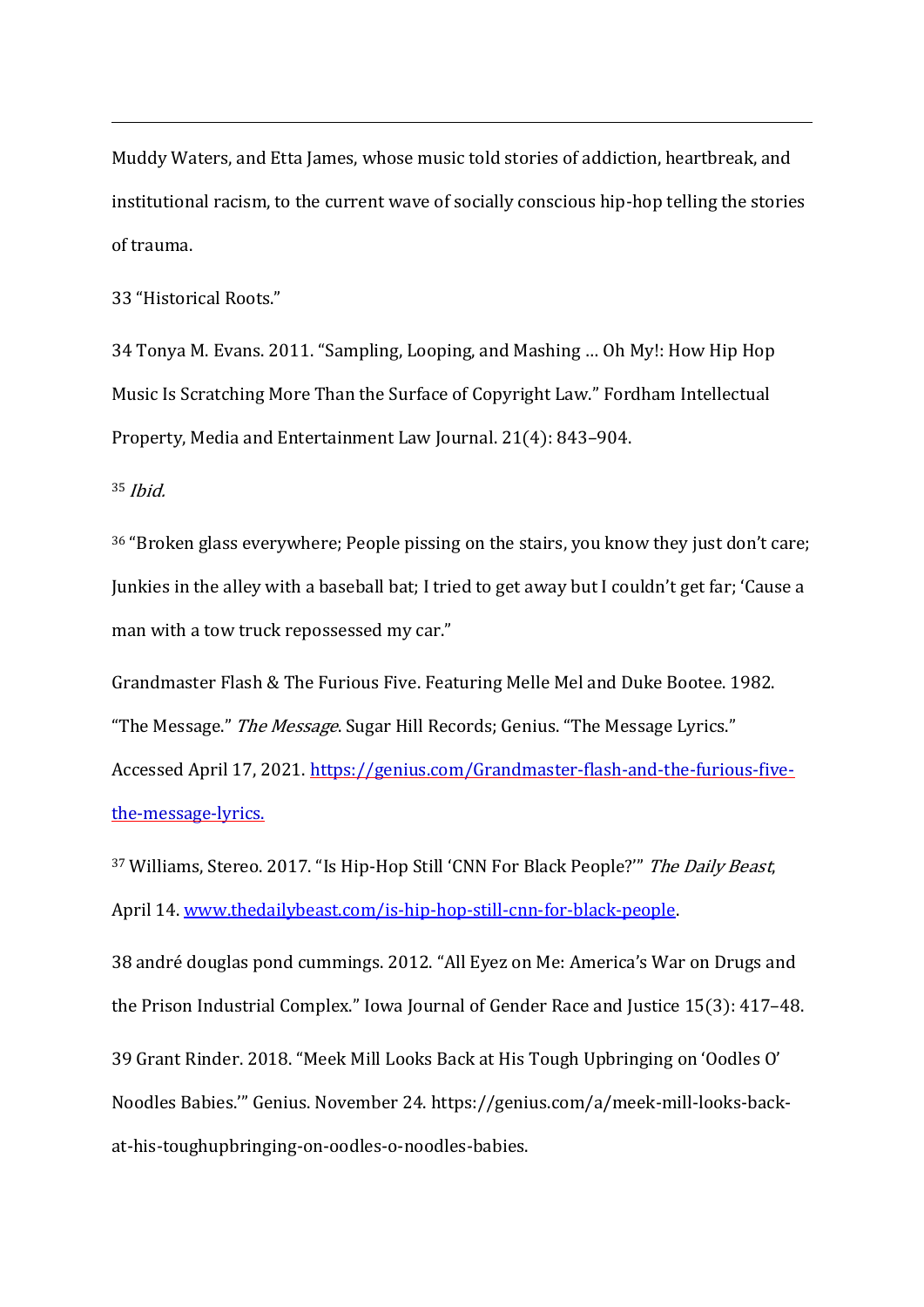40 Xander Zellner. 2018. "Meek Mill Charts 15 Songs from 'Championships' on Billboard Hot 100." Billboard. December 11. [www.billboard.com/articles/columns/chart](http://www.billboard.com/articles/columns/chart-beat/8489850/meek-mill-charts-15-songs-championships-billboard-hot-100)[beat/8489850/meek-mill-charts-15-songs-championships-billboard-hot-100;](http://www.billboard.com/articles/columns/chart-beat/8489850/meek-mill-charts-15-songs-championships-billboard-hot-100) Keith Caulfield. 2018. "Meek Mill's 'Championships' Album Debuts at No. 1 on Billboard 200 Chart." Billboard. December 10. [www.billboard.com/articles/columns/chart](http://www.billboard.com/articles/columns/chart-beat/8489725/meek-mill-championships-album-tops-billboard-200-chart)[beat/8489725/meek-mill-championships-album-tops-billboard-200-chart.](http://www.billboard.com/articles/columns/chart-beat/8489725/meek-mill-championships-album-tops-billboard-200-chart)

41 Meek Mill, "Trauma."

42 AceShowbiz. 2018. "Meek Mill Recalls His Dark Childhood Past In 'Trauma' Cinematic Music Video." AceShowbiz. December 20.

[www.aceshowbiz.com/news/view/00130311.html.](http://www.aceshowbiz.com/news/view/00130311.html)

43 Meek Mill, "Trauma."

44 "The rates of substance abuse among African Americans are similar to those of the general population, although there are some slight differences." Michael Kaliszewski. 2020. "Alcohol and Drug Abuse among African Americans." July 29.

[https://americanaddictioncenters.org/rehab-guide/addiction-statistics/african](https://americanaddictioncenters.org/rehab-guide/addiction-statistics/african-americans)[americans.](https://americanaddictioncenters.org/rehab-guide/addiction-statistics/african-americans)

45 "The black-white difference in incarceration rates is especially striking. Black men are eight times more likely to be incarcerated than whites and large racial disparities can be seen for all age groups and at different levels of education. The large black-white disparity in incarceration is unmatched by most other social indicators." Bruce Western and Christopher Wildeman. 2009. "Symposium: Law, Reparations and Racial Disparities: Criminal Justice and Racial Disparities: Punishment, Inequality, and the Future of Mass Incarceration." University of Kansas Law Review 57(4): 851–7.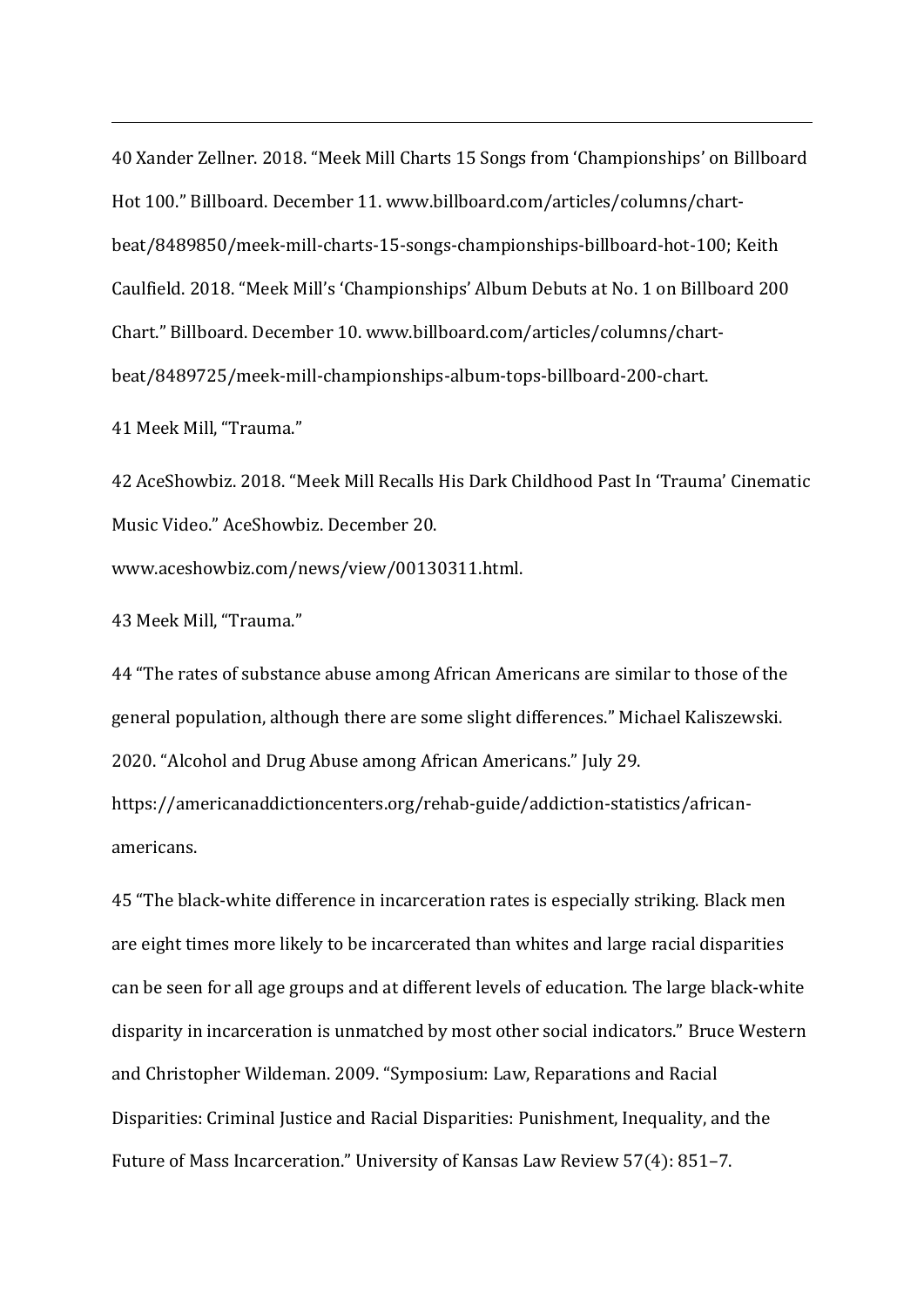46 Joyce A. Arditti. 2012. Parental Incarceration and the Family: Psychological and Social Effects of Imprisonment on Children, Parents, and Caregivers. New York: New York Press. Researchers reveal that children of incarcerated parents suffer mental health difficulties, deviance, behavioral and antisocial problems in school, aggression, acting out, internalizing problems such as depression, and an undermining of a child's school success probabilities contributing to higher rates of dropout, absence, school failure, and disciplinary infractions. Ibid., 101–2.

47 Leah J. Floyd et al. 2010. "Adolescent Drug Dealing and Race/Ethnicity: A Population-Based Study of the Differential Impact of Substance Use on Involvement in Drug Trade." American Journal of Drug and Alcohol Abuse 36(2): 87–91.

[www.ncbi.nlm.nih.gov/pmc/articles/PMC2871399/.](http://www.ncbi.nlm.nih.gov/pmc/articles/PMC2871399/) Research indicates that for white adolescents that sell drugs, the primary motivator is drug use, while for Black adolescents that sell drugs, use is not the primary motivator but economic and social need are the primary driver.

<sup>48</sup> Meek Mill, "Trauma."

49 "The school-to-prison pipeline – the metaphor encompassing the various issues in our education system that result in students leaving school and becoming involved in the criminal justice system – is one of our nation's most formidable challenges" and primarily directs minority children from school into prison based on "overly harsh discipline, including suspension, expulsion, referral to law enforcement, arrest, and treatment in the juvenile justice system." Sarah E. Redfield and Jason P. Nance. 2016. "American Bar Association: Joint Task Force on Reversing the School-to-Prison Pipeline." University of Memphis Law Review 47(1): 1–180, 7.

50 Meek Mill, "Trauma."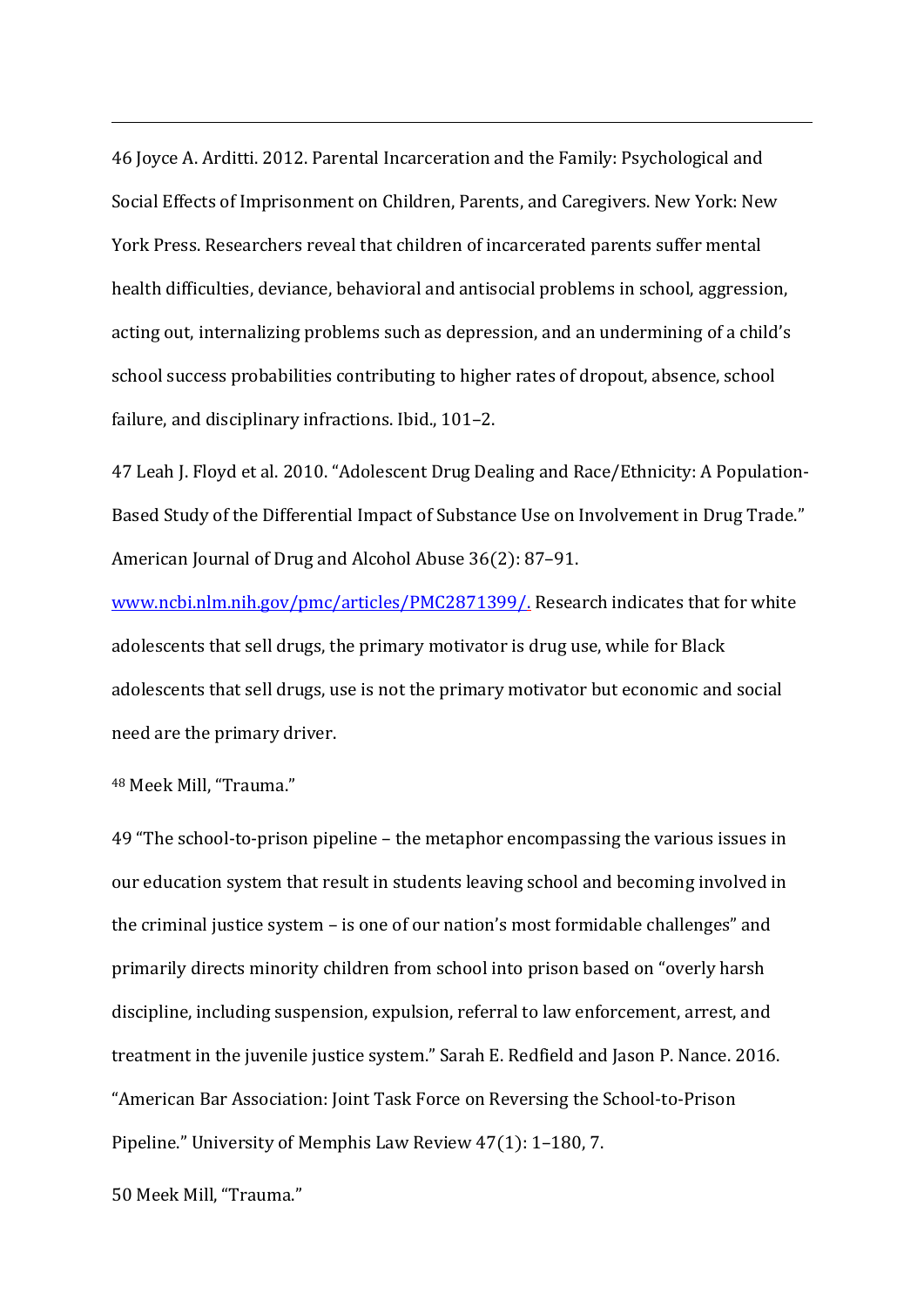51 Free Meek.

52 Ibid.

53 Angie Dare. 2020. "Meek Mill Shares Priceless Moment Sleeping Next to His Son: 'Forever.'" SOHH. June 22. [www.sohh.com/meek-mill-shares-priceless-moment](http://www.sohh.com/meek-mill-shares-priceless-moment-sleeping-next-to-his-son-forever/)[sleeping-next-to-his-son-forever/.](http://www.sohh.com/meek-mill-shares-priceless-moment-sleeping-next-to-his-son-forever/)

54 Ibid.

55 Sheffler, "How Stephon Clark Was Killed."

56 Rhiannon Walker. 2018. "A Timeline of Stephon Clark's Death at the Hands of

Sacramento Police and the Aftermath." Black History Always. March 23.

[https://theundefeated.com/features/a-timeline-of-stephon-clarks-death-at-the-hands](https://theundefeated.com/features/a-timeline-of-stephon-clarks-death-at-the-hands-of-sacramento-police-to-the-protest-at-the-kings-game/)[of-sacramento-police-to-the-protest-at-the-kings-game/.](https://theundefeated.com/features/a-timeline-of-stephon-clarks-death-at-the-hands-of-sacramento-police-to-the-protest-at-the-kings-game/)

57 Julie Bosman and Joseph Goldstein. 2014. "Timeline for a Body: 4 Hours in the Middle of a Ferguson Street." New York Times, August 23.

[www.nytimes.com/2014/08/24/us/michael-brown-a-bodys-timeline-4-hours-on-a](http://www.nytimes.com/2014/08/24/us/michael-brown-a-bodys-timeline-4-hours-on-a-ferguson-street.html)[ferguson-street.html.](http://www.nytimes.com/2014/08/24/us/michael-brown-a-bodys-timeline-4-hours-on-a-ferguson-street.html)

58 Paul Solotaroff. 2018. "#Free Meek Mill." Rolling Stone, March 14. [www.rollingstone.com/music/music-features/freemeekmill-203630/.](http://www.rollingstone.com/music/music-features/freemeekmill-203630/)

59 Ibid.

60 Ibid.

61 Free Meek.

62 Solotaroff, "#Free Meek Mill."

63 Free Meek.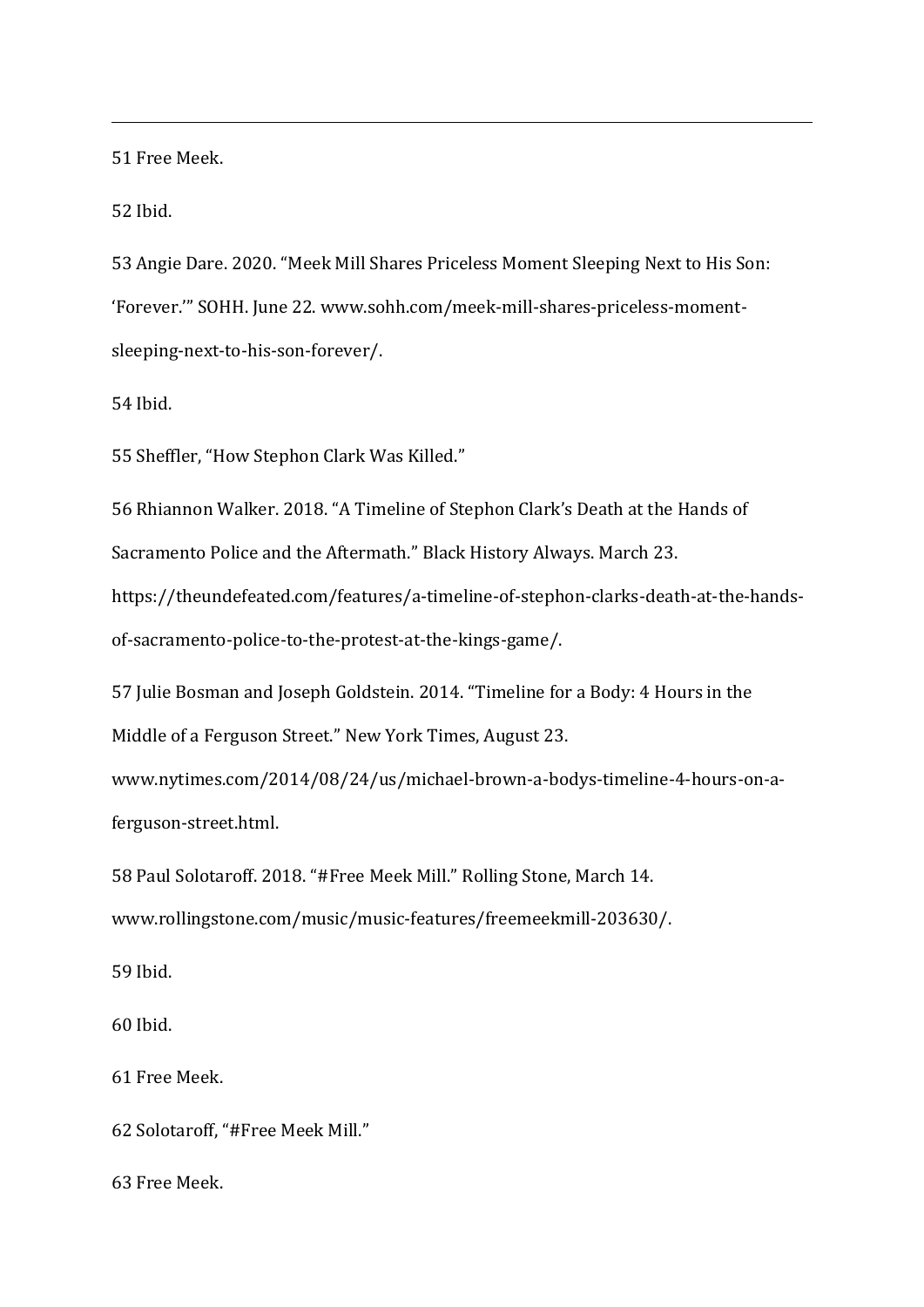64 Ibid.

65 Ibid.

66 Ibid.; Solotaroff, "#Free Meek Mill."

67 Solotaroff, "#Free Meek Mill."

68 Martin Guggenheim and Randy Hertz. 2016. "Selling Kids Short: How 'Rights for Kids' Turned Into 'Kids for Cash'." Temple Law Review 88(4): 653–74.

69 Solotaroff, "#Free Meek Mill."

70 Free Meek.

71 Solotaroff, "#Free Meek Mill."

72 Free Meek.

73 Todd J. Clark et al. 2021. "Meek Mill's Trauma: Brutal Policing as an Adverse Childhood Experience." St. Thomas Law Review (forthcoming).

74 andré douglas pond cummings. 2016. "'Lord Forgive Me, but He Tried to Kill Me': Proposing Solutions to the United States' Most Vexing Racial Challenges." Washington and Lee Journal of Civil Rights and Social Justice, 23(3): 3–88, 8–22. Describes police killing of unarmed black men.

75 cummings, "Reforming Policing."

76 Katherine Russell-Brown, 2008. The Color of Crime. New York: New York University Press. 32; Michelle Alexander, 2010. The New Jim Crow: Mass Incarceration in the Age of Colorblindness. New York: The New Press. 4–8, 13; Amy Farrell and Donna M. Bishop. 2008. Racial Divide: Racial and Ethnics Bias in the Criminal Justice System. Edited by Michael J. Lynch, et al. Colorado: Lynne Rienner. 83–107; John S. Goldcamp. 1976.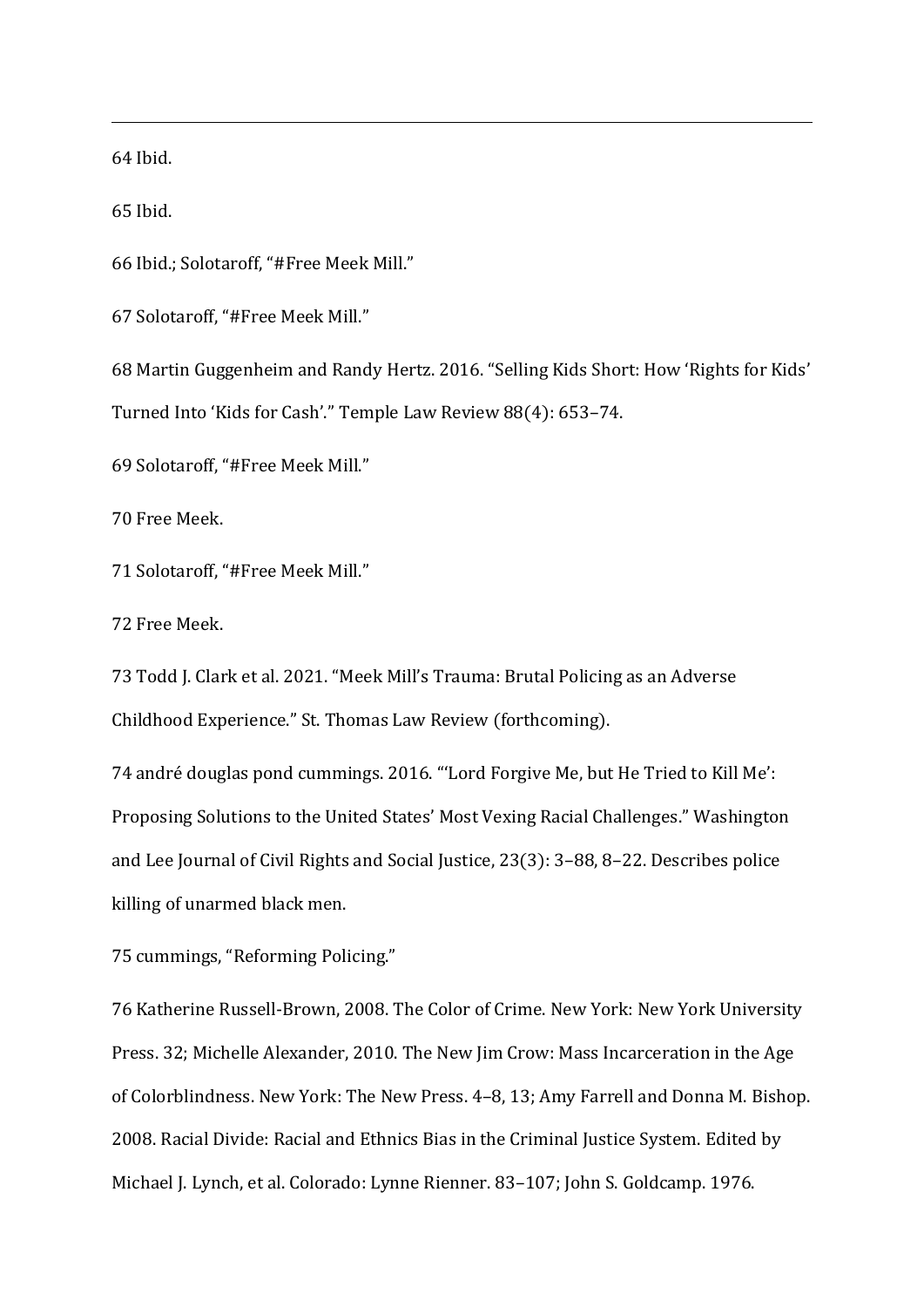"Minorities as Victims of Police Shootings: Interpretations of Racial Disproportionality and Police Use of Deadly Force." Justice System Journal 2(2): 169–84.

77 Patrisse Cullors-Khan and Asha Bandele. 2018. When They Call You a Terrorist: A Black Lives Matter Memoir. New York: St. Martins. 186, 226–9.

78 Victor E. Kappeler and Larry K. Gaines. 2009. Community Policing: A Contemporary Perspective. Cincinnati: Anderson. 60 (citing K. B. Turner, David Giacopassi, and Margaret Vandiver. 2006. "Ignoring the Past: Coverage of Slavery and Slave Patrols in Criminal Justice Texts. Journal of Criminal Justice Education 17(1): 181–95, 186).

79 Daniel Funke and Tina Susman, 2016. "From Ferguson to Baton Rouge: Deaths of Black Men and Women at the Hands of Police." LA Times, July 12.

[www.latimes.com/nation/la-na-police-deaths-20160707-snap-htmlstory.html.](http://www.latimes.com/nation/la-na-police-deaths-20160707-snap-htmlstory.html)

80 "Historical Roots."

81 Ta-Nehisi Coates. 2017. We Were Eight Years in Power: An American Tragedy. London: One World. 223–81.

82 Ibid., 242.

<sup>83</sup> U.S. Const. art. IV, § 2.

84 Coates, *Eight Years in Power*; Jennifer Latson. 2015. "How Emmett Till's Murder Changed the World." Time, August 28. [http://time.com/4008545/emmett-till-history/](http://time.com/4008545/emmett-till-history). Recounts the story of Emmett Till, including how he was murdered for whistling at a white woman.

<sup>85</sup> Nineteenth-century white male secretary of the Virginia Historical Society Philip Alexander Bruce stated: "There is something strangely alluring and seductive to [Black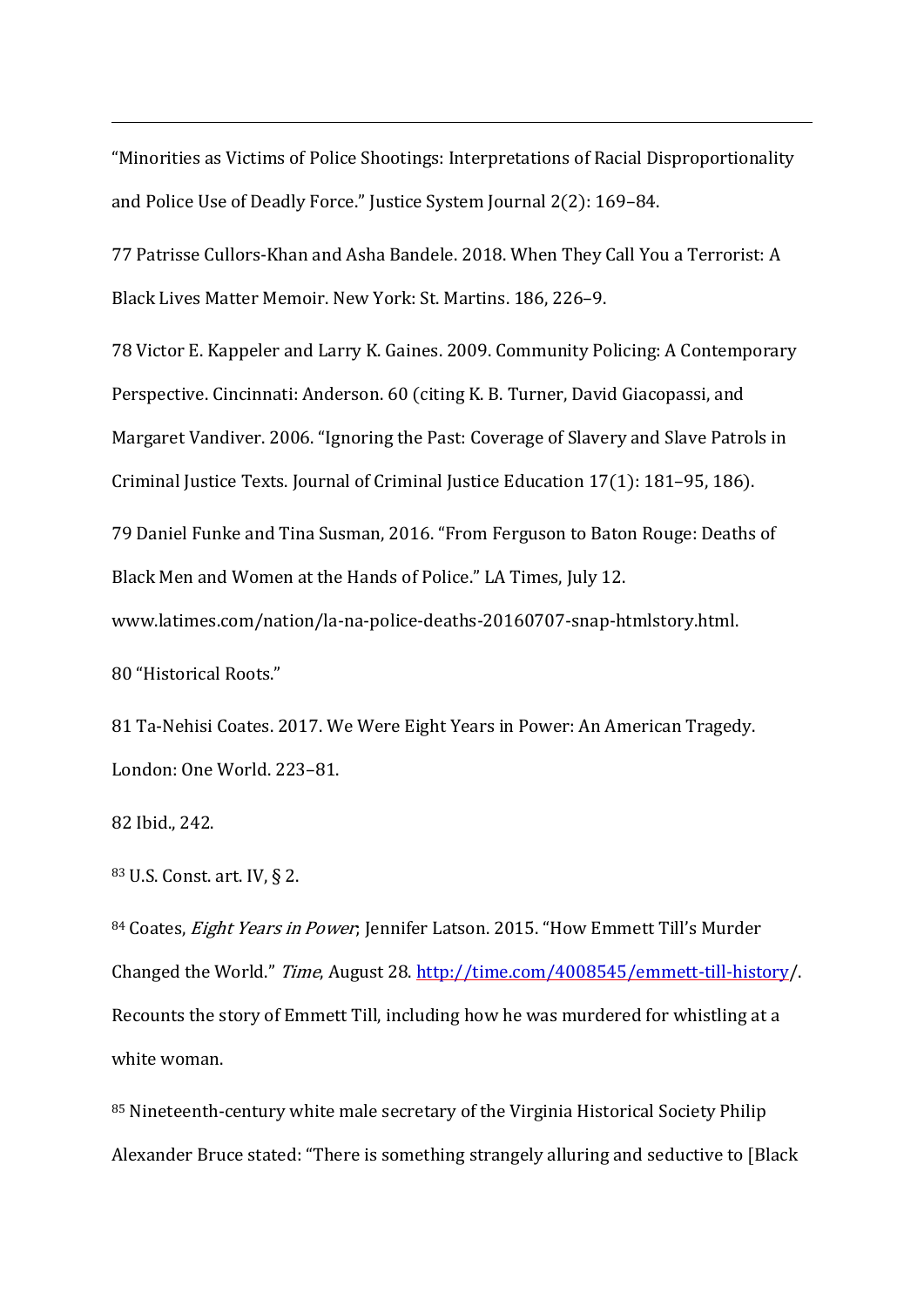men] in the appearance of a white woman"; and, "It moves them to gratify their lust at any cost and in spite of every obstacle." Coates, Eight Years in Power, 245.

<sup>86</sup> Olagundoye, "What are Adverse Childhood Experiences (ACEs)?"

87 Tryon P. Woods, 2015. "'Sexual Poetic Justice': Hip Hop, Antiblack Desire, and Legal Narratives." In Hip Hop and the Law, edited by Pamela Bridgewater, Carolina Academic Press, 2015, 125–6.

88 Ibid., 125.

89 Ibid., 126. For an examination of Michael Brown's killing, see The Game. "Don't Shoot." With Rick Ross, 2 Chainz, Diddy, Fabolous, Wale, DJ Khaled, Swizz Beatz, Yo Gotti, Curren\$y, Problem, King Pharaoh & TGT. YouTube video, 6:07. September 4, 2014. [www.youtube.com/watch?v=N-QWI-Iy1ns.](http://www.youtube.com/watch?v=N-QWI-Iy1ns)

90See Funke and Susman. "From Ferguson to Baton Rouge." Describes the police killing of each of the unarmed black Americans named. See also Jordan Freiman. 2020. "Police in Wisconsin Shoot Black Man in Back Multiple Times, Sparking Protests." CBS News, August 25. [www.cbsnews.com/news/jacob-blake-kenosha-shooting-wisconsin-police](http://www.cbsnews.com/news/jacob-blake-kenosha-shooting-wisconsin-police-black-man-protesters-gather/)[black-man-protesters-gather/.](http://www.cbsnews.com/news/jacob-blake-kenosha-shooting-wisconsin-police-black-man-protesters-gather/)

91 Free Meek.

92 Radley Balko. 2020. "There's Overwhelming Evidence That the Criminal Justice System Is Racist: Here's the Proof." Washington Post, June 10.

[www.washingtonpost.com/graphics/2020/opinions/systemic-racism-police-evidence](http://www.washingtonpost.com/graphics/2020/opinions/systemic-racism-police-evidence-criminal-justice-system/#Prison)[criminal-justice-system/#Prison.](http://www.washingtonpost.com/graphics/2020/opinions/systemic-racism-police-evidence-criminal-justice-system/#Prison)

93 Lindsey Devers. 2011. "Plea and Charge Bargaining." Bureau of Justice Assistance, U.S. Department of Justice. January 24.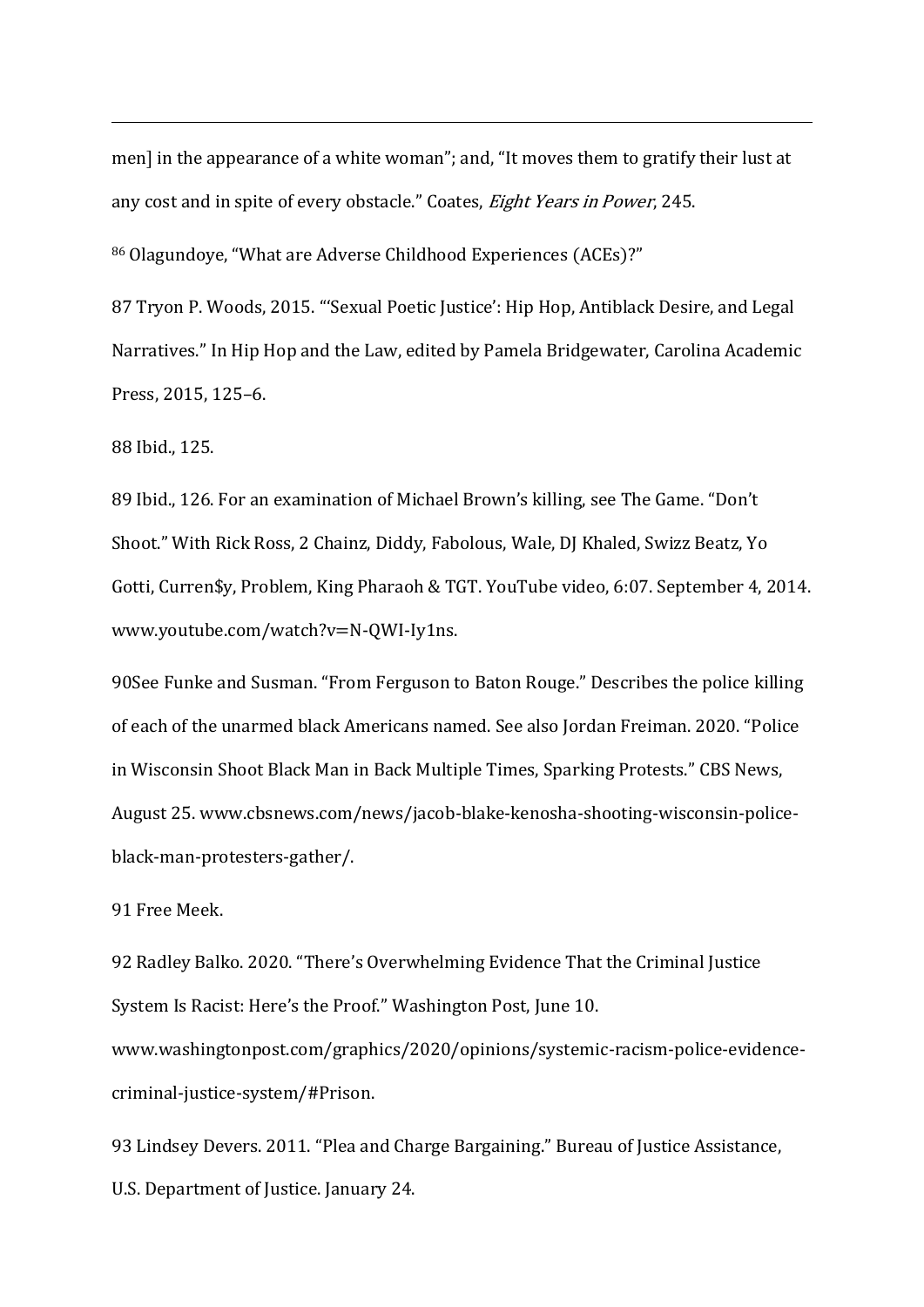[https://bja.ojp.gov/sites/g/files/xyckuh186/files/media/document/PleaBargainingRe](https://bja.ojp.gov/sites/g/files/xyckuh186/files/media/document/PleaBargainingResearchSummary.pdf) [searchSummary.pdf;](https://bja.ojp.gov/sites/g/files/xyckuh186/files/media/document/PleaBargainingResearchSummary.pdf) Dave Ress. 2016. "Blacks More Likely to Get Prison Time in Plea Deals, Hampton Roads Court Data Show." Daily Press, March 17. [www.dailypress.com/news/dp-nws-sunshine-disparities-20160317-story.html.](http://www.dailypress.com/news/dp-nws-sunshine-disparities-20160317-story.html)

94 Lindsey Devers. 2011. "Plea and Charge Bargaining." Bureau of Justice Assistance, US Department of Justice. January 24.

[https://bja.ojp.gov/sites/g/files/xyckuh186/files/media/document/PleaBargainingRe](https://bja.ojp.gov/sites/g/files/xyckuh186/files/media/document/PleaBargainingResearchSummary.pdf) [searchSummary.pdf.](https://bja.ojp.gov/sites/g/files/xyckuh186/files/media/document/PleaBargainingResearchSummary.pdf)

95 Timothy Williams. 2019. "Black People Are Charged at a Higher Rate Than Whites. What If Prosecutors Didn't Know Their Race?" New York Times, June 12. [www.nytimes.com/2019/06/12/us/prosecutor-race-blind-charging.html.](http://www.nytimes.com/2019/06/12/us/prosecutor-race-blind-charging.html)

96 Christopher Ingraham. 2017. "Black Men Sentenced to More Time for Committing the Exact Same Crime as a White Person, Study Finds." Washington Post, November 16. [www.washingtonpost.com/news/wonk/wp/2017/11/16/black-men-sentenced-to](http://www.washingtonpost.com/news/wonk/wp/2017/11/16/black-men-sentenced-to-more-time-for-committing-the-exact-same-crime-as-a-white-person-study-finds/)[more-time-for-committing-the-exact-same-crime-as-a-white-person-study-finds/.](http://www.washingtonpost.com/news/wonk/wp/2017/11/16/black-men-sentenced-to-more-time-for-committing-the-exact-same-crime-as-a-white-person-study-finds/)

97 David Arnold, Will Dobbie, and Crystal S. Yang. 2018. "Racial Bias in Bail Decisions." Quarterly Journal of Economics 133(4): 1885–932.

98 Wendy Sawyer. 2019. "How Race Impacts Who Is Detained Pretrial." Prison Policy Initiative (blog). October 9. [www.prisonpolicy.org/blog/2019/10/09/pretrial\\_race/.](http://www.prisonpolicy.org/blog/2019/10/09/pretrial_race/) 99 Michael Winerip, Michael Schwirtz, and Robert Gebeloff. 2016. "For Blacks Facing Parole in New York State, Signs of a Broken System." New York Times, December 4. [www.nytimes.com/2016/12/04/nyregion/new-york-prisons-inmates-parole](http://www.nytimes.com/2016/12/04/nyregion/new-york-prisons-inmates-parole-race.html)[race.html.](http://www.nytimes.com/2016/12/04/nyregion/new-york-prisons-inmates-parole-race.html)